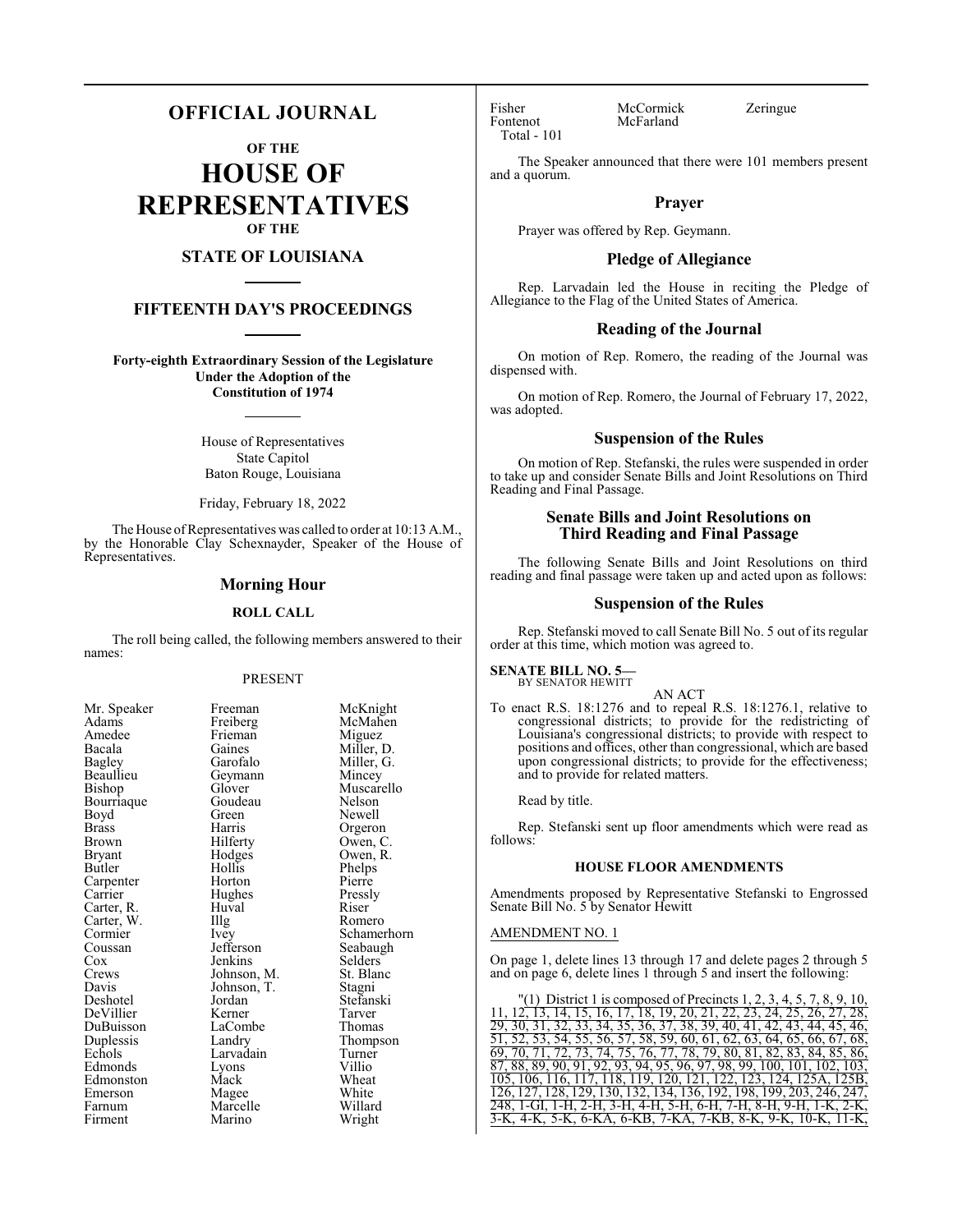# Page 2 HOUSE

15th Day's Proceedings - February 18, 2022

12-K, 13-KA, 14-K, 16-K, 17-K, 18-K, 19-K, 20-K, 25-K, 27-K, 28-K, 29-K, 34-K, 35-K, and 1-L of Jefferson Parish; Precincts 3-2, 3-3, 3-6, 4-1, 4-2, 4-3, 4-4, 4-5, 4-6, 7-3, 8-1, 9-1, 9-2, 10-1, 10-2, 10-3, 10-4, 10-5, 10-6, 10-7, 10-8, 10-9, 10-10, 10-11, 10-12, 10-13, 10-14, 10-15, 10-16, 11-1, and 11-2 of Lafourche Parish; Precincts 3-20, 4-7, 4-8, 4-9, 4-11, 4-14, 4-15, 4-17, 4-17A, 4-18, 4-20, 4-21,  $\frac{1}{4}$ -22, 4-23, 5-15, 5-16, 5-17, 5-18, 7-41, 7-42, 14-2, 14-3, 14-4, 14-7, 14-8, 14-9, 14-10, 14-11, 14-12, 14-13A, 14-14, 14-15, 14-16, 14-18A, 14-19, 14-21, 16-2, 16-3, 17-1, 17-17, 17-18, 17-18A,  $17-19$ ,  $14-12$ ,  $17-19$ , and  $17-20$  of Orleans Parish; Plaquemines Parish; St. Bernard<br>Parish: St. Tammany Parish: Precincts 48, 49, 70, 70A, 71, 72, 72A, Parish; St. Tammany Parish; Precincts 48, 49, 70, 70A, 71, 72, 73, 74, 120, 122, 122A, 122B, 124, 124A, 137A, 141A, 145, 147, 149, 149A, and 151 of Tangipahoa Parish; and Precincts 11, 15, 19, 20, 21, 23, 25, 27, 29, 31, 32, 34, 35, 36, 38, 41, 43, 45, 46, 48, 49,<br>52, 53, 54, 55, 56, 57, 58, 59, 60, 61, 63, 69, 71, 72, 83, 85, 88, 89, 53, 54, 55, 56, 57, 58, 59, 60, 61, 63, 69, 71, 90, 110, and 111 of Terrebonne Parish.

(2) District 2 is composed of Precincts 30, 36, 37, 39, 42, 44, 45, 47, 48, 50, 51, 52, 53, 54, 55, 57, and 65 of Ascension Parish; Precincts 1-1, 1-2, 2-2, 4-3, 5-5, 6-1, 6-2, 6-3, and 7-1 of Assumption Parish; Precincts 1-2, 1-3, 1-4, 1-5, 1-6, 1-10, 1-11, 1-13, 1-14, 1-15, 1-16, 1-17, 1-18, 1-19, 1-21, 1-22, 1-23, 1-24, 1-25, 1-26, 1-27, 1-28,  $\overline{1-29}$ ,  $\overline{1-30}$ ,  $\overline{1-31}$ ,  $\overline{1-32}$ ,  $\overline{1-36}$ ,  $\overline{1-50}$ ,  $\overline{1-51}$ ,  $\overline{1-58}$ ,  $\overline{1-61}$ ,  $\overline{1-62}$ ,  $\overline{1-63}$ ,  $\overline{1-67}$ , 1-77, 1-84, 1-85, 1-86, 1-91, 1-92, 1-93, 1-94, 1-95, 1-100, 1-101, 1-104, 2-1, 2-9, 2-11, 2-13, 2-16, 2-20, 2-22, 2-23, 2-24, and 2-30 of East Baton Rouge Parish; Precincts 1, 3, 6, 7, 9, 10, 11, 12, 13C, 14, 14A, 15, 16, 17, 18, 19, 20, 21, 22, and 23 of Iberville Parish; Precincts 104, 108, 115, 131, 133, 138, 150, 151, 152, 153, 154, 155, 156, 157A, 157B, 170, 171, 172, 173, 174, 175, 176, 177, 178, 179A, 179B, 180, 181, 182, 183, 184, 185A, 185B, 187, 188, 189, 190, 191, 193A, 193B, 194A, 194B, 195, 196, 197A, 197B, 200, 201, 202, 204, 205, 210, 211, 212, 213A, 213B, 213C, 214A, 214B, 215, 216A, 216B, 216C, 217, 225, 226, 227, 228, 229, 230, 231, 232A, 232B, 234, 235, 236, 237, 238A, 238B, 1-G, 2-G, 3-G, 4-G, 5-G, 6-G, 7-G, 8-G, 9-G, 10-G, 11-G, 12-G, 13-G, 13-KB, 15-K, 21-K, 22-K, 23-K, 24-K, 26-K, 30-K, 31-K, 33-K, 1-W, 2-W, 3-W, 4-W, 5-W, 6-W, and 7-W of Jefferson Parish; Precincts 1-1, 1-2, 1-5, 1-6, 2-1, 2-2, 2-4,<br>2-6, 2-7, 3-1, 3-8, 3-9, 3-12, 3-14, 3-15, 3-18, 3-19, 4-2, 4-3, 4-5, 4-6, 2-6, 2-7, 3-1, 3-8, 3-9, 3-12, 3-14, 3-15, 3-18, 3-19, 4-2 5-1, 5-2, 5-3, 5-5, 5-7, 5-8, 5-9, 5-10, 5-11, 5-12, 5-13, 6-1, 6-2, 6-4, 6-6, 6-7, 6-8, 6-9, 7-1, 7-2, 7-4, 7-5, 7-6, 7-7, 7-8, 7-9A, 7-10, 7-11, 7-12, 7-13, 7-14, 7-15, 7-16, 7-17, 7-18, 7-19, 7-20, 7-21, 7-23, 7-24, 7-25, 7-25A, 7-26, 7-27, 7-27B, 7-28, 7-28A, 7-29, 7-30, 7-32, 7-33, 7-35, 7-37, 7-37A, 7-40, 8-1, 8-2, 8-4, 8-6, 8-7, 8-8, 8-9, 8-12, 8-13,  $8-14$ ,  $8-15$ ,  $8-19$ ,  $8-20$ ,  $8-21$ ,  $8-22$ ,  $8-23$ ,  $8-24$ ,  $8-25$ ,  $8-26$ ,  $8-27$ ,  $8-28$ ,  $8-30$ ,  $9-1$ ,  $9-3$ ,  $9-4$ ,  $9-5$ ,  $9-6$ ,  $9-7$ ,  $9-8$ ,  $9-9$ ,  $9-10$ ,  $9-11$ ,  $9-12$ ,  $9-13$ 8-30, 9-1, 9-3, 9-4, 9-5, 9-6, 9-7, 9-8, 9-9, 9-10, 9-11, 9-12, 9-14, 9-15, 9-16, 9-17, 9-19, 9-21, 9-23, 9-25, 9-26, 9-28, 9-28C, 9-29, 9-30, 9-30A, 9-31, 9-31A, 9-31B, 9-31D, 9-32, 9-33, 9-34A, 9-35, 9-35A, 9-36, 9-36B, 9-37, 9-38, 9-40A, 9-40C, 9-41, 9-41A, 9-41B, 9-41C, 9-41D, 9-42, 9-42C, 9-43A, 9-43B, 9-43C, 9-43E, 9-43F, 9-43G, 9-43H, 9-43I, 9-43J, 9-43K, 9-43L, 9-43M, 9-43N, 9-44, 9-44A, 9-44B, 9-44D, 9-44E, 9-44F, 9-44G, 9-44I, 9-44J, 9-44L, 9-44M, 9-44N, 9-44O, 9-44P, 9-44Q, 9-45, 9-45A, 10-3, 10-6, 10-7, 10-8, 10-9, 10-11, 10-12, 10-13, 10-14, 11-2, 11-3, 11-4, 11-5, 11-8, 11-9, 11-10, 11-11, 11-12, 11-13, 11-14, 11-17, 12-1, 12-2, 12-3, 12-4, 12-5, 12-6, 12-7, 12-8, 12-9, 12-10, 12-11, 12-12, 12-13, 12-14, 12-16, 12-17, 12-19, 13-1, 13-2, 13-3, 13-4, 13-5, 13-6, 13-7, 13-8, 13-9, 13-10, 13-11, 13-12, 13-13, 13-14, 13-15, 13-16, 14-1, 14-5, 14-6, 14-17, 14-20, 14-23, 14-24A, 14-25, 14-26, 15-1, 15-2, 15-3, 15-5, 15-6, 15-8, 15-9, 15-10, 15-11, 15-12, 15-12A, 15-13, 15-13A, 15-13B, 15-14, 15-14A, 15-14B, 15-14C, 15-14D, 15-14E, 15-14F, 15-14G, 15-15, 15-15A, 15-15B, 15-16, 15-17, 15-17A, 15-17B, 15-18, 15-18A, 15-18B, 15-18C, 15-18D, 15-18E, 15-18F, 15-19, 15-19A, 15-19B, 15-19C, 16-1, 16-1A, 16-4, 16-5, 16-6, 16-7, 16-8, 16-9, 17-2, 17-3, 17-4, 17-5, 17-6, 17-7, 17-8, 17-9, 17-10, 17-11, 17-12, 17-13, 17-13A, 17-14, 17-15, and 17-16 of Orleans Parish; Precincts 1-1, 1-2, 1-3, 1-5, 2-1, 2-2, 2-3, 2-4, 2-5, 4-1, 4-2, 4-3, 4-4, 5-1, 5-3, 5-4, 6-6, 6-7, 6-8, 7-1, 7-2, 7-3, and 7-4 of St. Charles Parish; St. James Parish; Precincts 1-1, 1-2, 1-3, 1-4, 1-5, 2-1, 2-2, 3-4, 4-1, 4-2, 4-3, 4-14, 5-1, 5-8, 6-1, 6-3, 6-4, and 7-7 of St. John the Baptist Parish; and Precincts 1A, 1B, 1C, 2B, 6, 7B, 8, 10A, 10B, 11A, 11B, 13A, 13B, 14, and 15 of West Baton Rouge Parish.

(3) District 3 is composed of Acadia Parish; Calcasieu Parish; Cameron Parish; Iberia Parish; Jefferson Davis Parish; Lafayette Parish; Precincts 3, 4, 5, 6, 7, 8, 9, 10, 11, 12, 13, 14, 15, 16, 17, 18, 19, 20, 21, 22, 23, 24, 25, 26, 27, 28, and 29 of St. Martin Parish; Precincts 1, 2, 3, 4, 5, 6, 7, 8, 9, 10, 11, 12, 13, 14, 15, 16, 17, 18, 19, 20, 21, 22, 23, 25, 26, 27, 28, 29, 30, 31, 32, 33, 34, 35, 36, 37, 38  $\overline{23, 25, 26, 27, 28, 29, 30, 31, 32, 33, 34, 35, 36, 37, 38}$ 39, 40, 42, 43, and 44 of St. Mary Parish; and Vermilion Parish.

(4) District 4 is composed of Allen Parish; Beauregard Parish; Bienville Parish; Bossier Parish; Caddo Parish; Claiborne Parish; DeSoto Parish; Evangeline Parish; Precincts 1-1, 1-2, 1-3, 2-1, 2-2, 2-3, 2-5, 3-1, 3-2, 5-3, and 7-1 of Grant Parish; Natchitoches Parish; Red River Parish; Sabine Parish; St. Landry Parish; Union Parish; Vernon Parish; and Webster Parish.

(5) District 5 is composed ofAvoyelles Parish; Caldwell Parish; Catahoula Parish; Concordia Parish; East Carroll Parish; East Feliciana Parish; Franklin Parish; Precincts 3-3, 4-1, 4-2, 4-3, 5-1, 5-2, 6-1, 6-2, 6-3, 6-4, 7-2, 7-3, 7-4, 8-1, 8-2, 8-3, and 8-4 of Grant Parish; Jackson Parish; LaSalle Parish; Lincoln Parish; Madison Parish; Morehouse Parish; Ouachita Parish; Pointe Coupee Parish; Rapides Parish; Richland Parish; St. Helena Parish; Precincts 1 11, 15, 16, 17, 18, 26, 27, 28, 33, 40, 40A, 41, 42, 42A, 43, 44, 45, 45A, 46, 47, 101, 102, 104, 104A, 105, 106, 106A, 107, 108, 109, 110, 111A, 112, 114, 115B, 116, 117, 118, 119, 120A, 120B, 121, 121A, 123, 125, 127, 127A, 129, 129A, 133, 133A, 137, 137B, 137C, 137D, 139, 141, 143, and 143A ofTangipahoa Parish; Tensas Parish; Washington Parish; West Carroll Parish; West Feliciana Parish; and Winn Parish.

(6) District 6 is composed of Precincts 1, 2, 3, 4, 5, 6, 7, 8, 9, 10, 11, 12, 13, 14, 15, 16, 17, 18, 20, 21, 22, 23, 24, 25, 26, 27, 28, 31, 32, 33, 34, 35, 40, 41, 43, 58, 61, 62, 63, 64, 66, 71, 72, 73, 76, 77, and 78 of Ascension Parish; Precincts 2-1, 2-3, 2-4, 2-5, 3-1, 3-2,  $1, 5-3, 7-2, 7-3, 8-1,$  and  $9-1$  of Assumption Parish; Precincts 1-1, 1-7, 1-8, 1-9, 1-12, 1-20, 1-33, 1-34, 1-35, 1-37, 1-38, 1-39, 1-40, 1-41, 1-42, 1-43, 1-44, 1-45, 1-46, 1-47, 1-48, 1-49, 1-52, 1-53, 1-54, 1-55, 1-56, 1-57, 1-59, 1-60, 1-64, 1-65, 1-66, 1-68, 1-69, 1-70, 1-71, 1-72, 1-73, 1-74, 1-75, 1-76, 1-78, 1-79, 1-80, 1-81, 1-82, 1-83, 1-87, 1-88, 1-89, 1-90, 1-97, 1-98, 1-99, 1-102, 1-103, 1-105, 1-107, 2-2, 2-3, 2-4, 2-5, 2-6, 2-7, 2-8, 2-10, 2-12, 2-14, 2-15, 2-17,<br>2-18, 2-19, 2-21, 2-25, 2-26, 2-27, 2-28, 2-29, 2-31, 2-32, 2-33, 2-34, 2-18, 2-19, 2-21, 2-25, 2-26, 2-27, 2-28, 2-29, 2-31, 2-32<br>2-33, 2-36, 2-37, 3-1, 3-2, 3-3, 3-4, 3-5, 3-6, 3-7, 3-8, 3-9 2-36, 2-37, 3-1, 3-2, 3-3, 3-4, 3-5, 3-6, 3-7, 3-8, 3-9, 3-10, 3-11<br>3-13, 3-14, 3-15, 3-16, 3-17, 3-18, 3-19, 3-20, 3-21, 3-22, 3-23 3-12, 3-13, 3-14, 3-15, 3-16, 3-17, 3-18, 3-19, 3-20, 3-21, 3-22, 3-23, 3-24, 3-25, 3-26, 3-27, 3-28, 3-29, 3-30, 3-31, 3-32, 3-33, 3-34, 3-35, 3-36, 3-37, 3-38, 3-39, 3-40, 3-41, 3-43, 3-44, 3-45, 3-46, 3-47, 3-48, 3-49, 3-50, 3-51, 3-52, 3-53, 3-54, 3-55, 3-56, 3-57, 3-58, 3-59, 3-60, 3-61, 3-62, 3-63, 3-64, 3-65, 3-66, 3-67, 3-68, 3-69, 3-70, 3-71, and 3-72 of East Baton Rouge Parish; Precincts 4, 5, 13, 15B, 24, 25, 26, 27, 28, 29, 31, and 32 of Iberville Parish; Precincts 1-1, 1-2, 1-3, 1-4, 1-5, 2-1, 2-1A, 2-2, 2-3, 2-3A, 2-4, 2-5, 2-6, 2-7, 2-8, 2-9, 2-10, 2-11, 2-12, 2-13, 2-14, 3-1, 3-4, 3-5, 5-1, 5-1A, 5-1B, 5-2, 6-1, 6-2, 6-3, 6-4, 6-5, 7-1, 7-2, 7-4, 11-3, 11-4, and 11-5 of Lafourche Parish; Livingston Parish; Precincts 1-6, 2-6, 3-1, 3-2, 3-3, 5-5, 6-1, 6-2, and 6-4 of St. Charles Parish; Precincts 4-13, 5-4, 5-7, 7-2, 7-3, and 7-5 of St. John the Baptist Parish; Precincts 1 and 2 of St. Martin Parish; Precincts 24, 41, and 45 of St. Mary Parish; Precincts 1, 4, 5, 7, 8, 9, 10, 12, 13, 14, 16, 17, 18, 51, 64, 65, 67, 68, 73, 74, 76, 82, 84, 86, and 87 of Terrebonne Parish and Precincts 2A, 3, 4, 5, 7A, 9, 12, 16, 17, 18, 19, 20, 21, and 22 of West Baton Rouge Parish."

Rep. Stefanski moved the adoption of the amendments.

Rep. Firment objected.

By a vote of 81 yeas and 6 nays, the amendments were adopted.

Rep. Stefanski moved the final passage of the bill, as amended.

### **ROLL CALL**

The roll was called with the following result: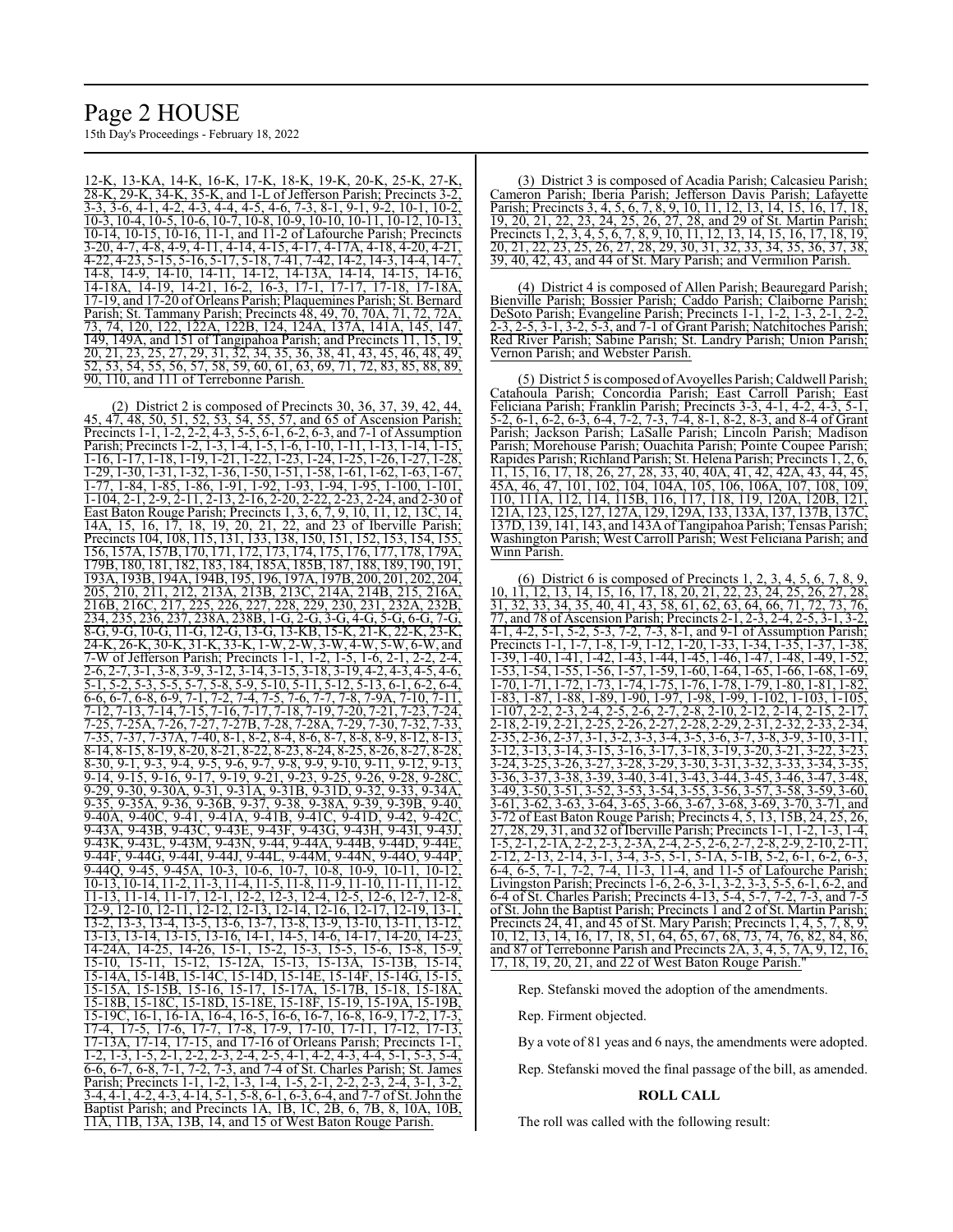# Page 3 HOUSE

15th Day's Proceedings - February 18, 2022

|                                                                                                                                                                                                                                                        | <b>YEAS</b>                                                                                                                                                                                                                                    |                                                                                                                                                                                                                        |
|--------------------------------------------------------------------------------------------------------------------------------------------------------------------------------------------------------------------------------------------------------|------------------------------------------------------------------------------------------------------------------------------------------------------------------------------------------------------------------------------------------------|------------------------------------------------------------------------------------------------------------------------------------------------------------------------------------------------------------------------|
| Mr. Speaker<br>Bacala<br>Bagley<br>Beaullieu<br>Bishop<br>Bourriaque<br>Butler<br>Carrier<br>Coussan<br>Crews<br>Davis<br>Deshotel<br>DeVillier<br>DuBuisson<br>Echols<br>Edmonds<br>Edmonston<br>Emerson<br>Farnum<br>Fontenot<br>Freiberg<br>Frieman | Garofalo<br>Geymann<br>Goudeau<br>Harris<br>Hilferty<br>Hodges<br>Hollis<br>Horton<br>Huval<br>Illg<br>Johnson, M.<br>Kerner<br>Mack<br>Magee<br>Marino<br>McCormick<br>McFarland<br>McKnight<br>McMahen<br>Miller, G.<br>Mincey<br>Muscarello | Nelson<br>Orgeron<br>Owen, C.<br>Pressly<br>Riser<br>Romero<br>Schamerhorn<br>Seabaugh<br>St. Blanc<br>Stagni<br>Stefanski<br>Tarver<br>Thomas<br>Thompson<br>Turner<br>Villio<br>Wheat<br>White<br>Wright<br>Zeringue |
| Total - 64<br>Adams<br>Amedee<br>Boyd<br>Brass<br><b>Brown</b><br><b>Bryant</b><br>Carpenter<br>Carter, R.<br>Carter, W.<br>Cormier<br>$\cos$<br>Total $-31$                                                                                           | <b>NAYS</b><br>Duplessis<br>Firment<br>Fisher<br>Freeman<br>Gaines<br>Glover<br>Hughes<br>Jefferson<br>Jenkins<br>Johnson, T.<br>LaCombe<br><b>ABSENT</b>                                                                                      | Landry<br>Larvadain<br>Lyons<br>Miguez<br>Miller, D.<br>Newell<br>Phelps<br>Pierre<br>Selders                                                                                                                          |
| Gadberry<br>Green<br>Ivey<br>Total - 9                                                                                                                                                                                                                 | Jordan<br>Marcelle<br>Moore                                                                                                                                                                                                                    | Owen, R.<br>Schlegel<br>Willard                                                                                                                                                                                        |

The Chair declared the above bill was finally passed.

Rep. Stefanski moved to reconsider the vote by which the above bill was finally passed, and, on his own motion, the motion to reconsider was laid on the table.

# **Suspension of the Rules**

On motion of Rep. Stefanski, the rules were suspended in order to take up and consider House Bills and Joint Resolutions Returned from the Senate with Amendments at this time.

# **House Bills and Joint Resolutions Returned from the Senate with Amendments**

The following House Bills and Joint Resolutions returned from the Senate with amendments to be concurred in by the House were taken up and acted upon as follows:

#### **HOUSE BILL NO. 2—**

BY REPRESENTATIVE STEFANSKI AN ACT

To enact R.S. 45:1161.4 and to repeal R.S. 45:1161.5, relative to redistricting; to provide for election districts for the Public Service Commission; to provide for election of commissioners; to provide for effectiveness; and to provide for related matters.

Read by title.

The above bill was taken up with the amendments proposed by the Senate.

#### **SENATE FLOOR AMENDMENTS**

Amendments proposed by Senator Reese to Engrossed House Bill No. 2 by Representative Stefanski

# AMENDMENT NO. 1

On page 1, delete lines 10 through 20

#### AMENDMENT NO. 2

Delete pages 2 and 3

#### AMENDMENT NO. 3

On page 4, delete lines 1 through 25, and insert:

(1) District 1 is composed of Precincts 1, 2, 3, 4, 5, 7, 8, 9, 10 11, 12, 13, 14, 15, 16, 17, 18, 19, 20, 21, 22, 23, 24, 25, 26, 27, 28, 29, 30, 31, 32, 33, 34, 35, 36, 37, 38, 39, 40, 41, 42, 43, 44, 45, 46,  $\frac{51}{51}$ ,  $\frac{52}{52}$ ,  $\frac{51}{53}$ ,  $\frac{51}{54}$ ,  $\frac{55}{56}$ ,  $\frac{56}{58}$ ,  $\frac{59}{59}$ ,  $\frac{60}{50}$ ,  $\frac{61}{50}$ ,  $\frac{62}{50}$ ,  $\frac{64}{50}$ ,  $\frac{65}{50}$ ,  $\frac{66}{50}$ ,  $\frac{67}{50}$ ,  $\frac{68}{50}$ ,  $\frac{69}{50}$ 70, 71, 72, 73, 74, 75, 76, 77, 78, 79, 80, 81, 82, 83, 84, 85, 86, 87, 88, 89, 90, 91, 92, 93, 94, 95, 96, 97, 98, 99, 100, 101, 102, 103, 105, 106, 117, 118, 119, 120, 121, 122, 123, 124, 125A, 125B, 126, 127, 128, 129, 130, 132, 134, 136, 175, 176, 177, 178, 182, 183, 184, 185A, 189, 190, 192, 193A, 193B, 194A, 194B, 198, 199, 202, 203, 246, 247, 248, 1-GI, 1-H, 2-H, 3-H, 4-H, 5-H, 6-H, 7-H, 8-H, 9-H, 1-K, 2-K, 3-K, 4-K, 5-K, 6-KA, 6-KB, 7-KA, 7-KB, 8-K 10-K, 11-K, 12-K, 13-KA, 14-K, 15-K, 16-K, 17-K, 18-K, 19-K<br>20-K, 25-K, 27-K, 28-K, 29-K, 34-K, 35-K, and 1-L of Jeffersor 25-K, 27-K, 28-K, 29-K, 34-K, 35-K, and 1-L of Jefferson Parish; Precincts 1, 3, 3B, 5A, 6, 6A, 6B, 7, 8A, 8B, 9, 10, 11, 11A, 12, 13A, 13B, 14, 15, 16, 17, 18, 18, 19, 19, 20, 21, 21, 22, 29 12, 13A, 13B, 14, 15, 16, 17, 18, 18A, 19, 19A, 20, 21, 21A, 22, 29, 30, 31, 32, 33, 34, 38, and 43 of Livingston Parish; Precincts 4-14, 4-15, 4-17, 4-17A, 4-18, 4-20, 4-21, 4-22, 4-23, 5-17, 5-18, 14-1, 14-2, 14-3, 14-4, 14-5, 14-6, 14-7, 14-8, 14-9, 14-10, 14-11, 14-12, 14-13A, 14-14, 14-15, 14-16, 14-17, 14-18A, 14-19, 14-20, 14-21, 16-1, 16-1A, 17-1, 17-17, 17-18, 17-18A, 17-19, and 17-20 of Orleans Parish; Plaquemines Parish; St. Bernard Parish; Precincts 2-5, 4-1, 4-2, 4-3, 7-2, and 7-3 of St. Charles Parish; St. Helena Parish; St. Tammany Parish; Tangipahoa Parish; and Washington Parish.

(2) District 2 is composed of Precincts 1, 2, 3, 4, 5, 7, 8, 9, 10, 11, 12, 13, 14, 15, 16, 17, 18, 20, 21, 22, 24, 25, 26, 27, 33, 34, 35, 11, 13, 14, 15, 16, 17, 18, 20, 21, 22, 24, 41, 43, 61, 62, 63, 64, 71, 72, 76, 77, and 78 of Ascension Parish; Precincts 2-3, 2-4, 3-1, 3-2, 4-1, 4-2, 5-3, 5-5, 6-1, 7-2, 7-3, 8-1, and 9-1 of Assumption Parish; Precincts 1-7, 1-8, 1-12, 1-33, 1-34, 1-35, 1-39, 1-40, 1-41, 1-42, 1-43, 1-44, 1-47, 1-48, 1-49, 1-52, 1-53, 1-56, 1-57, 1-64, 1-65, 1-69, 1-72, 1-74, 1-75, 1-79, 1-80, 1-89, 1-90, 1-98, 1-99, 1-103, 1-105, 2-6, 2-7, 2-8, 2-21, 2-26, 2-33, 2-35, 3-1,<br>3-3 3-4 3-6 3-7 3-9 3-10 3-11 3-13 3-14 3-15 3-16 3-17  $\frac{3}{2}$ -4, 3-6, 3-7, 3-9, 3-10, 3-11, 3-13, 3-14, 3-15, 3-16, 3-17, 3-18<br>
3. 3-21, 3-22, 3-25, 3-26, 3-27, 3-29, 3-30, 3-31, 3-33, 3-34, 3-35 3-19, 3-21, 3-22, 3-25, 3-26, 3-27, 3-29, 3-30, 3-31, 3-33, 3-34, 3-35, 3-36, 3-37, 3-38, 3-39, 3-40, 3-41, 3-43, 3-45, 3-46, 3-47, 3-48, 3-49<br>3-51, 3-52, 3-53, 3-58, 3-59, 3-60, 3-61, 3-62, 3-64, 3-66, 3-67, 3-68  $\frac{3}{2}$ , 3-53, 3-58, 3-59, 3-60, 3-61, 3-62 and 3-71 ofEast BatonRouge Parish; East Feliciana Parish; Precincts 4, 5, 25, 26, 27, 28, 29, 31, and 32 of Iberville Parish; Lafayette Parish; Lafourche Parish; Precincts 1A, 1B, 1C, 1D, 2, 2A, 3A 4A, 4B, 5, 5B, 5C, 7A, 7B, 7C, 7D, 23, 23A, 23B, 23C, 24, 24B, 24C, 25, 26, 26A, 26B, 26C, 27, 28A, 28B, 35, 35A, 36, 36A, 39, 36A, 39, 36A, 39, 36A, 39, 36A, 39, 36A, 39, 39A, 39B, 40, 40A, and 41 of Livingston Parish; Pointe Coupee Parish; Precincts 3, 4, 5, 6, 7, 8, 9, 10, 11, 12, 13, 14, 15, 16, 17, 18, 19, 20, 21, 22, 23, 24, 25, 26, 27, 28, and 29 of St. Martin Parish; 1, 23, 24, 25, 26, 27, 28, and 29 of St. Martin Parish; Terrebonne Parish; Precincts 1A, 2A, 2B, 3, 4, 5, 7A, 7B, 18, 19, 20, 21, and 22 of West Baton Rouge Parish, and West Feliciana Parish.

(3) District 3 is composed of Precincts 6, 23, 28, 30, 31, 32, 36, 37, 39, 40, 42, 44, 45, 47, 48, 50, 51, 52, 53, 54, 55, 57, 58, 65, 66, and 73 of Ascension Parish; Precincts 1-1, 1-2, 2-1,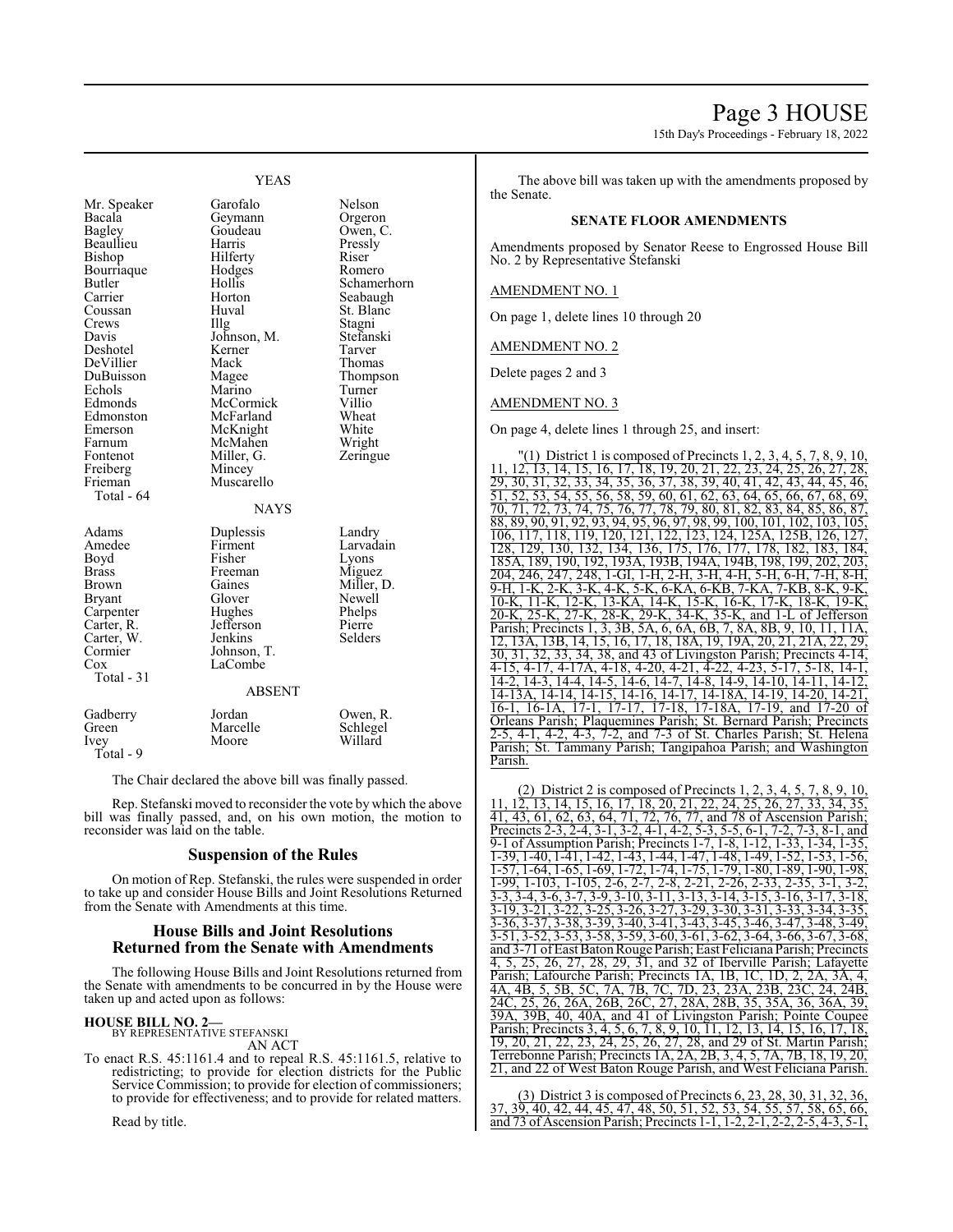# Page 4 HOUSE

15th Day's Proceedings - February 18, 2022

5-2, 6-2, 6-3, and 7-1 of Assumption Parish; Precincts 1-1, 1-2, 1-3,  $\frac{1}{1}$  -  $\frac{1}{2}$ ,  $\frac{1}{2}$ ,  $\frac{1}{2}$ ,  $\frac{1}{2}$ ,  $\frac{1}{2}$ ,  $\frac{1}{2}$ ,  $\frac{1}{2}$ ,  $\frac{1}{2}$ ,  $\frac{1}{2}$ ,  $\frac{1}{2}$ ,  $\frac{1}{2}$ ,  $\frac{1}{2}$ ,  $\frac{1}{2}$ ,  $\frac{1}{2}$ ,  $\frac{1}{2}$ ,  $\frac{1}{2}$ ,  $\frac{1}{2}$ ,  $\frac{1}{2}$ ,  $\frac{1}{2}$ , 1-19, 1-20, 1-21, 1-22, 1-23, 1-24, 1-25, 1-26, 1-27, 1-28, 1-29, 1-30, 1-31, 1-32, 1-36, 1-37, 1-38, 1-45, 1-46, 1-50, 1-51, 1-54, 1-55, 1-58, 1-59, 1-60, 1-61, 1-62, 1-63, 1-66, 1-67, 1-68, 1-70, 1-71, 1-73, 1-76, 1-77, 1-78, 1-81, 1-82, 1-83, 1-84, 1-85, 1-86, 1-87, 1-88, 1-91, 1-92, 1-93, 1-94, 1-95, 1-97, 1-100, 1-101, 1-102, 1-104, 1-107, 2-1, 2-2, 2-3, 2-4, 2-5, 2-9, 2-10, 2-11, 2-12, 2-13, 2-14, 2-15, 2-16, 2-17, 2-18, 2-19, 2-20, 2-22, 2-23, 2-24, 2-25, 2-27, 2-28, 2-29, 2-30, 2-31, 2-32, 2-34, 2-36, 2-37, 3-5, 3-8, 3-12, 3-20, 3-23, 3-24, 3-28, 3-32, 3-44, 3-50, 3-54, 3-55, 3-56, 3-57, 3-63, 3-65, 3-69, 3-70, and 3-72<br>of East Baton Rouge Parish; Precincts 1, 3, 6, 7, 9, 10, 11, 12, 13, of East Baton Rouge Parish; Precincts 1, 3, 6, 7, 9, 10, 11, 12, 13 13C, 14, 14A, 15, 15B, 16, 17, 18, 19, 20, 21, 22, 23, and 24 of Iberville Parish; Precincts 57, 104, 108, 115, 116, 131, 133, 138, 150, 151, 152, 153, 154, 155, 156, 157A, 157B, 170, 171, 172, 173, 174, 179A, 179B, 180, 181, 185B, 187, 188, 191, 195, 196, 197A, 197B,<br>200, 201, 205, 210, 211, 212, 213A, 213B, 213C, 214A, 214B, 215, 200, 201, 205, 210, 211, 212, 213A, 213B, 213C, 214A, 214B, 215, 216A, 216B, 216C, 217, 225, 226, 227, 228, 229, 230, 231, 232A, 232B, 234, 235, 236, 237, 238A, 238B, 1-G, 2-G, 3-G, 4-G, 5-G, 232B, 234, 235, 236, 237, 238A, 238B, 1-G, 2-G, 3-G, 4-G, 5-G, 6-G, 7-G, 8-G, 10-G, 11-G, 12-G, 13-G, 13-KB, 21-K, 22-K,<br>6-G, 7-G, 8-G, 9-G, 10-G, 11-G, 12-G, 13-G, 13-KB, 21-K, 22-K,<br>23-K, 24-K, 26-K, 30-K, 31-K, 33-K, 1-23-K, 24-K, 26-K, 30-K, 31-K, 33-K, 1-W, 2-W, 3-W, 4-W, 6-W, and 7-W of Jefferson Parish; Precincts 1-1, 1-2, 1-5, 1-6, 2-1, 2-2, 2-4, 2-6, 2-7, 3-1, 3-8, 3-9, 3-12, 3-14, 3-15, 3-18, 3-19, 3-20,  $\frac{25}{3}$ ,  $\frac{27}{3}$ ,  $\frac{27}{3}$ ,  $\frac{27}{3}$ ,  $\frac{27}{3}$ ,  $\frac{27}{3}$ ,  $\frac{27}{3}$ ,  $\frac{27}{3}$ ,  $\frac{27}{3}$ ,  $\frac{27}{3}$ ,  $\frac{27}{3}$ ,  $\frac{27}{3}$ ,  $\frac{27}{3}$ ,  $\frac{27}{3}$ ,  $\frac{27}{3}$ ,  $\frac{27}{3}$ ,  $\frac{27}{3}$ ,  $\frac{27}{3}$ ,  $\frac{2$ 5-10, 5-11, 5-12, 5-13, 5-15, 5-16, 6-1, 6-2, 6-4, 6-6, 6-7, 6-8, 6-9, 7-1, 7-2, 7-4, 7-5, 7-6, 7-7, 7-8, 7-9A, 7-10, 7-11, 7-12, 7-13, 7-14, 7-15, 7-16, 7-17, 7-18, 7-19, 7-20, 7-21, 7-23, 7-24, 7-25, 7-25A, 7-26, 7-27, 7-27B, 7-28, 7-28A, 7-29, 7-30, 7-32, 7-33, 7-35, 7-37, 7-37A, 7-40, 7-41, 7-42, 8-1, 8-2, 8-4, 8-6, 8-7, 8-8, 8-9, 8-12, 8-13, 8-14, 8-15, 8-19, 8-20, 8-21, 8-22, 8-23, 8-24, 8-25, 8-26, 8-27, 8-28,  $\overline{8-30}, \overline{9-1}, \overline{9-3}, \overline{9-4}, \overline{9-5}, \overline{9-6}, \overline{9-7}, \overline{9-8}, \overline{9-9}, \overline{9-10}, \overline{9-11}, \overline{9-12}, \overline{9-13},$ 9-14, 9-15, 9-16, 9-17, 9-19, 9-21, 9-23, 9-25, 9-26, 9-28, 9-28C, 9-29, 9-30, 9-30A, 9-31, 9-31A, 9-31B, 9-31D, 9-32, 9-33, 9-34A, 9-35, 9-35A, 9-36, 9-36B, 9-37, 9-38, 9-38A, 9-39, 9-39B, 9-40, 9-40A, 9-40C, 9-41, 9-41A, 9-41B, 9-41C, 9-41D, 9-42, 9-42C, 9-43A, 9-43B, 9-43C, 9-43E, 9-43F, 9-43G, 9-43H, 9-43I, 9-43J, 9-43K, 9-43L, 9-43M, 9-43N, 9-44, 9-44A, 9-44B, 9-44D, 9-44E, 9-44F, 9-44G, 9-44I, 9-44J, 9-44L, 9-44M, 9-44N, 9-44O, 9-44P, 9-44Q, 9-45, 9-45A, 10-3, 10-6, 10-7, 10-8, 10-9, 10-11, 10-12, 10-13, 10-14, 11-2, 11-3, 11-4, 11-5, 11-8, 11-9, 11-10, 11-11, 11-12,  $\frac{1}{11-13}$ , 11-14, 11-17, 12-1, 12-2, 12-3, 12-4, 12-5, 12-6, 12-7, 12-8, 12-9, 12-10, 12-11, 12-12, 12-13, 12-14, 12-16, 12-17, 12-19, 13-1, 13-2, 13-3, 13-4, 13-5, 13-6, 13-7, 13-8, 13-9, 13-10, 13-11, 13-12, 13-13, 13-14, 13-15, 13-16, 14-23, 14-24A, 14-25, 14-26, 15-1, 15-2, 15-3, 15-5, 15-6, 15-8, 15-9, 15-10, 15-11, 15-12, 15-12A, 15-13, 15-13A, 15-13B, 15-14, 15-14A, 15-14B, 15-14C, 15-14D, 15-14E, 15-14F, 15-14G, 15-15, 15-15A, 15-15B, 15-16, 15-17, 15-17A, 15-17B, 15-18, 15-18A, 15-18B, 15-18C, 15-18D, 15-18E, 15-18F, 15-19, 15-19A, 15-19B, 15-19C, 16-2, 16-3, 16-4, 16-5, 16-6, 16-7, 16-8, 16-9, 17-2, 17-3, 17-4, 17-5, 17-6, 17-7, 17-8, 17-9, 17-10, 17-11, 17-12, 17-13, 17-13A, 17-14, 17-15, and 17-16 of Orleans Parish; Precincts 1-1, 1-2, 1-3, 1-5, 1-6, 2-1, 2-2, 2-3, 2-4, 2-6, 3-1, 3-2, 3-3, 4-4, 5-1, 5-3, 5-4, 5-5, 6-1, 6-2, 6-4, 6-6, 6-7, 6-8, 7-1, and 7-4 of St. Charles Parish; St. James Parish; St. John the Baptist Parish; and Precincts 1B, 1C, 6, 8, 9, 10A, 10B, 11A, 11B, 12, 13A, 13B, 14, 15, 16 and 17 of West Baton Rouge Parish.

(4) District 4 is composed of Acadia Parish; Allen Parish; Avoyelles Parish; Beauregard Parish; Calcasieu Parish; Cameron Parish; Evangeline Parish; Grant Parish; Iberia Parish; Jefferson Davis Parish; LaSalle Parish; Rapides Parish; St. Landry Parish; Precincts 1 and 2 of St. Martin Parish; St. Mary Parish; Vermilion Parish; and Vernon Parish.

(5) District 5 is composed of Bienville Parish; Bossier Parish; Caddo Parish; Caldwell Parish; Catahoula Parish; Claiborne Parish; Concordia Parish; De Soto Parish; East Carroll Parish; Franklin Parish; Jackson Parish; Lincoln Parish; Madison Parish; Morehouse Parish; Natchitoches Parish; Ouachita Parish; Red River Parish; Richland Parish; Sabine Parish; Tensas Parish; Union Parish; Webster Parish; West Carroll Parish and Winn Parish."

# AMENDMENT NO. 4

On page 4, at the end of line 28, change "shall" to "may"

Rep. Stefanski moved that the amendments proposed by the Senate be concurred in.

### **ROLL CALL**

The roll was called with the following result:

#### YEAS

| Mr. Speaker<br>Adams | Fontenot      | McKnight<br>McMahen |
|----------------------|---------------|---------------------|
| Amedee               | Freeman       |                     |
|                      | Freiberg      | Miguez              |
| Bacala               | Frieman       | Miller, D.          |
| Bagley               | Gaines        | Miller, G.          |
| Beaullieu            | Garofalo      | Mincey              |
| Bishop               | Geymann       | Muscarello          |
| Bourriaque           | Glover        | Nelson              |
| Boyd                 | Goudeau       | Newell              |
| <b>Brass</b>         | Green         | Orgeron             |
| Brown                | Harris        | Owen, C.            |
| Bryant               | Hilferty      | Phelps              |
| Butler               | Hodges        | Pierre              |
| Carpenter            | Hollis        | Pressly             |
| Carrier              | Horton        | Riser               |
| Carter, R.           | Hughes        | Romero              |
| Carter, W.           | Huval         | Schamerhorn         |
| Cormier              | Illg          | Seabaugh            |
| Coussan              | Ivey          | Selders             |
| Cox                  | Jefferson     | St. Blanc           |
| Crews                | Jenkins       | Stagni              |
| Davis                | Johnson, M.   | Stefanski           |
| Deshotel             | Johnson, T.   | Tarver              |
| DeVillier            | Kerner        | Thomas              |
| DuBuisson            | LaCombe       | Thompson            |
| Duplessis            | Landry        | Turner              |
| Echols               | Larvadain     | Villio              |
| Edmonds              | Lyons         | Wheat               |
| Edmonston            | Mack          | White               |
| Emerson              | Magee         | Willard             |
| Farnum               | Marino        | Wright              |
| Firment              | McCormick     | Zeringue            |
| Fisher               | McFarland     |                     |
| Total - 98           |               |                     |
|                      | NAYS          |                     |
| Total - 0            |               |                     |
|                      | <b>ABSENT</b> |                     |
|                      |               |                     |
| Gadberry             | Marcelle      | Owen, R.            |
| Jordan               | Moore         | Schlegel            |
| Total - 6            |               |                     |

The amendments proposed by the Senate were concurred in by the House.

**HOUSE BILL NO. 3—** BY REPRESENTATIVES THOMAS AND GADBERRY AN ACT

To enact R.S. 17:2.2 and to repeal R.S. 17:2.1, relative to redistricting; to provide for election districts for the State Board of Elementary and SecondaryEducation; to provide for election of members; to provide for effectiveness; and to provide for related matters.

#### Read by title.

The above bill was taken up with the amendments proposed by the Senate.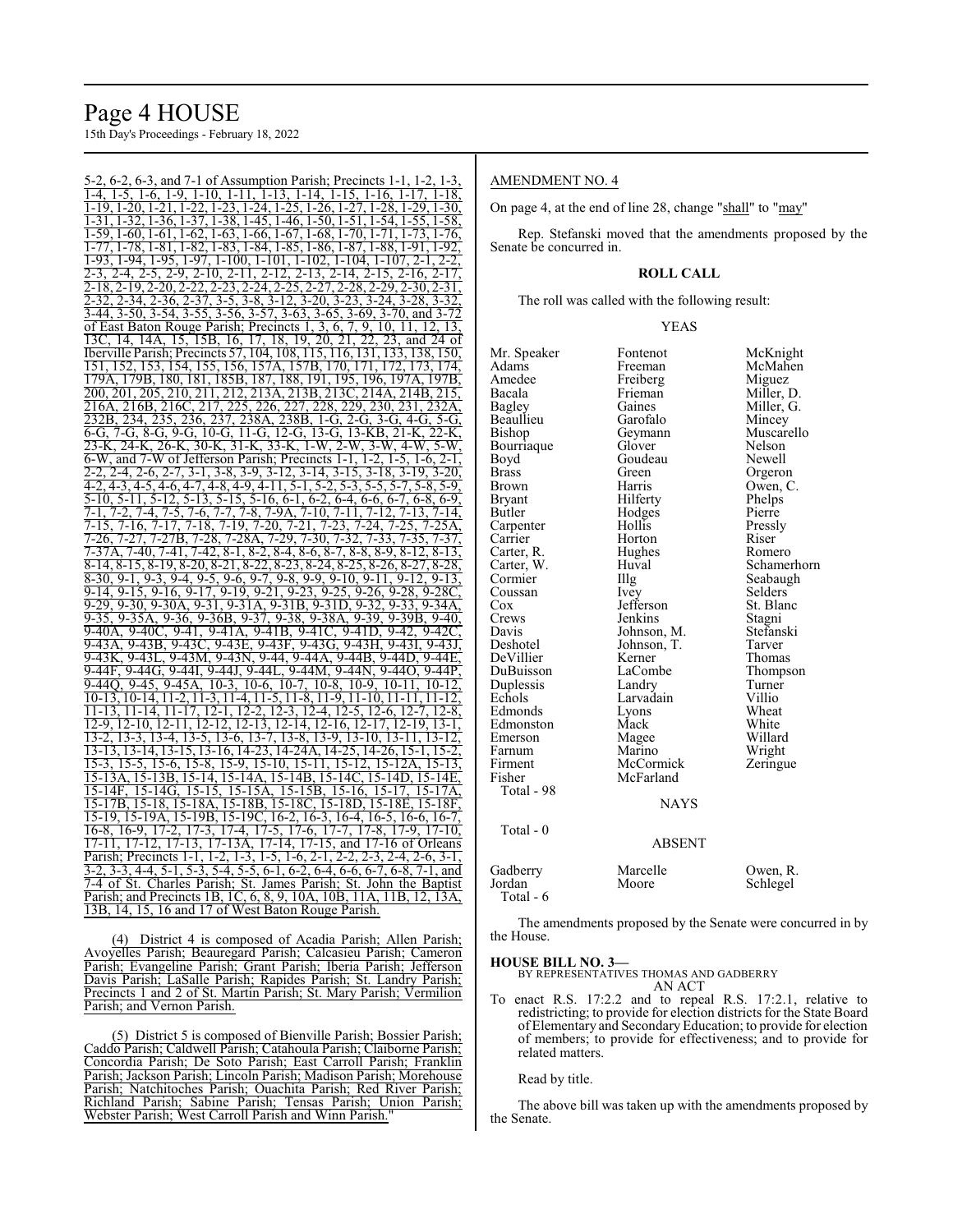# **SENATE COMMITTEE AMENDMENTS**

Amendments proposed by Senate Committee on Senate and Governmental Affairs to Reengrossed House Bill No. 3 by Representative Thomas

#### AMENDMENT NO. 1

On page 1, delete lines 13 through 20

AMENDMENT NO. 2

Delete pages 2 through 4

# AMENDMENT NO. 3

On page 5, delete lines 1 through 16, and insert:

 $\Gamma(1)$  District 1 is composed of Precincts 1, 2, 3, 4, 5, 7, 8, 9, 10, 11, 12, 13, 14, 15, 16, 17, 18, 19, 20, 21, 22, 23, 24, 25, 26, 27, 28, 29, 30, 31, 32, 33, 34, 35, 36, 37, 38, 39, 40, 41, 42, 43, 44, 45, 46, 51, 52, 53, 54, 55, 56, 58, 59, 60, 61, 62, 63, 64, 65, 66, 67, 68, 69, 70, 71, 72, 73, 74, 75, 76, 77, 78, 79, 80, 81, 82, 83, 84, 85, 86, 87, 88, 89, 90, 91, 92, 93, 94, 95, 96, 97, 98, 99, 100, 101, 102, 103, 105, 106, 117, 118, 119, 120, 121, 122, 123, 124, 125A, 125B, 126, 127, 128, 129, 130, 132, 134, 136, 138, 1-H, 2-H, 3-H, 4-H, 5-H, 6-H, 7-H, 8-H, 9-H, 1-K, 2-K, 3-K, 4-K, 5-K, 6-KA, 6-KB, 7-KA, 8-K, 9-K, 10-K, 11-K, 12-K, 13-KA, 16-K, 17-K, 18-K, 19-K, 20-K, 28-K, 34-K, and 35-K of Jefferson Parish; Precincts 3-20, 4-7, 4-8, 4-9, 4-11, 4-14, 4-15, 4-17, 4-17A, 4-18, 4-20, 4-21, 4-22, 4-23, 5-15, 5-16, 5-17, 5-18, 7-41, 7-42, 17-17, 17-18, 17-18A, 17-19, and 17-20 of Orleans Parish; St. Tammany Parish; Precincts 28, 44, 102, 104, 104A, 106, 106A, 108, 110, 112, 114, 116, 118, 119, 120, 120A, 120B, 122, 122A, 122B, 123, 124, 124A, 145, 147 and 151 of Tangipahoa Parish and Washington Parish.

(2) District 2 is composed of Precincts 57, 104, 108, 115, 116, 131, 133, 150, 151, 152, 153, 154, 155, 156, 157A, 157B, 170, 173, 179A, 179B, 180, 181, 185B, 187, 188, 190, 191, 194A, 195, 196, 197A, 197B, 200, 201, 202, 205, 212, 213A, 213B, 213C, 214A, 214B, 215, 216A, 216B, 216C, 217, 225, 232A, 232B, 2-G, 6-G, 7-G, 7-KB, 13-KB, 14-K, 15-K, 21-K, 22-K, 23-K, 24-K, 25-K, 26-K, 27-K, 29-K, 30-K, 31-K, 33-K and 2-W of Jefferson Parish; Precincts 1-1, 1-2, 1-5, 1-6, 2-1, 2-2, 2-4, 2-6, 2-7, 3-1, 3-8, 3-9, 3-12, 3-14, 3-15, 3-18, 3-19, 4-2, 4-3, 4-5, 4-6, 5-1, 5-2, 5-3, 5-5, 5-7,  $\frac{5}{5}$ -8, 5-9, 5-10, 5-11, 5-12, 5-13, 6-1, 6-2, 6-4, 6-6, 6-7, 6-8, 6-9, 7-1, 7-2, 7-4, 7-5, 7-6, 7-7, 7-8, 7-9A, 7-10, 7-11, 7-12, 7-13, 7-14, 7-15,<br>7-16, 7-17, 7-18, 7-19, 7-20, 7-21, 7-23, 7-24, 7-25, 7-25A, 7-26, 7-16, 7-17, 7-18, 7-19, 7-20, 7-21, 7-23, 7-24, 7-25, 7-25A, 7-26, 7-27, 7-27B, 7-28, 7-28A, 7-29, 7-30, 7-32, 7-33, 7-35, 7-37, 7-37A, 7-40, 8-1, 8-2, 8-4, 8-6, 8-7, 8-8, 8-9, 8-12, 8-13, 8-14, 8-15, 8-19, 8-20, 8-21, 8-22, 8-23, 8-24, 8-25, 8-26, 8-27, 8-28, 8-30, 9-1, 9-3,  $\frac{9}{9}$ -4, 9-5, 9-6, 9-7, 9-8, 9-9, 9-10, 9-11, 9-12, 9-13, 9-14, 9-15, 9-16, 9-17, 9-19, 9-21, 9-23, 9-25, 9-26, 9-28, 9-28C, 9-29, 9-30, 9-30A, 9-31, 9-31A, 9-31B, 9-31D, 9-32, 9-33, 9-34A, 9-35, 9-35A, 9-36, 9-36B, 9-37, 9-38, 9-38A, 9-39, 9-39B, 9-40, 9-40A, 9-40C, 9-41, 9-41A, 9-41B, 9-41C, 9-41D, 9-42, 9-42C, 9-43A, 9-43B, 9-43C, 9-43E, 9-43F, 9-43G, 9-43H, 9-43I, 9-43J, 9-43K, 9-43L, 9-43M, 9-43N, 9-44, 9-44A, 9-44B, 9-44D, 9-44E, 9-44F, 9-44G, 9-44I, 9-44J, 9-44L, 9-44M, 9-44N, 9-44O, 9-44P, 9-44Q, 9-45, 9-45A, 10-3, 10-6, 10-7, 10-8, 10-9, 10-11, 10-12, 10-13, 10-14, 11-2, 11-3, 11-4, 11-5, 11-8, 11-9, 11-10, 11-11, 11-12, 11-13, 11-14, 11-17, 12-1, 12-2, 12-3, 12-4, 12-5, 12-6, 12-7, 12-8, 12-9, 12-10, 12-11, 12-12, 12-13, 12-14, 12-16, 12-17, 12-19, 13-1, 13-2, 13-3, 13-4, 13-5, 13-6, 13-7, 13-8, 13-9, 13-10, 13-11, 13-12, 13-13, 13-14, 13-15, 13-16, 14-1, 14-2, 14-3, 14-4, 14-5, 14-6, 14-7, 14-8, 14-9, 14-10, 14-11, 14-12, 14-13A, 14-14, 14-15, 14-16, 14-17, 14-18A, 14-19, 14-20, 14-21, 14-23, 14-24A, 14-25, 14-26, 15-1, 15-2, 15-3, 15-5, 15-6, 15-8, 15-9, 15-10, 15-11, 15-12, 15-12A, 15-13, 15-13A, 15-13B, 15-14, 15-14A, 15-14B, 15-14C, 15-14D, 15-14E, 15-14F, 15-14G, 15-15, 15-15A, 15-15B, 15-16, 15-17, 15-17A, 15-17B, 15-18, 15-18A, 15-18B, 15-18C, 15-18D, 15-18E, 15-18F, 15-19, 15-19A, 15-19B, 15-19C, 16-1, 16-1A, 16-2, 16-3, 16-4, 16-5, 16-6,

16-7, 16-8, 16-9, 17-1, 17-2, 17-3, 17-4, 17-5, 17-6, 17-7, 17-8, 17-9, 17-10, 17-11, 17-12, 17-13, 17-13A, 17-14, 17-15 and 17-16 of Orleans Parish; Precincts 1-1, 1-2, 1-6, 2-6, 3-1, 3-2, 3-3, 5-1, 5-3, 5-4, 5-5, 6-1, 6-2, 6-4, 6-6, 6-7 and 6-8 of St. Charles Parish and St. John the Baptist Parish.

(3) District 3 is composed of Precincts 53 of Ascension Parish; Assumption Parish; Iberia Parish; Precincts 4, 5, 13, 14, 15B, 17, 18, 24, 25, 26 and 27 of Iberville Parish; Precincts 171, 172, 174, 175, 176, 177, 178, 182, 183, 184, 185A, 189, 192, 193A, 193B, 194B, 198, 199, 203, 204, 210, 211, 226, 227, 228, 229, 230, 231, 234, 235, 236, 237, 238A, 238B, 246, 247, 248, 1-G, 3-G, 4-G, 5-G, 8-G, 9-G, 10-G, 11-G, 12-G, 13-G, 1-GI, 1-L, 1-W, 3-W, 4-W, 5-W, 6-W and 7-W of Jefferson Parish; Lafourche Parish; Plaquemines Parish; Precincts 13, 14, 15, 17, 18, 19 and 20 of Pointe Coupee Parish; St. Bernard Parish; Precincts 1-3, 1-5, 2-1, 2-2, 2-3, 2-4, 2-5, 4-1, 4-2, 4-3, 4-4, 7-1, 7-2, 7-3 and 7-4 of St. Charles Parish; Precincts 7, 7A, 13, 14, 15, 16, 17, 29, 30, 31, 39 and 40 of St. Landry Parish; Precincts 1, 2, 3, 4, 5, 6, 11, 12, 13, 15, 16, 19, 20, 21, 22, 24, 25, 27, 28 and 29 of St. Martin Parish; St. Mary Parish and Terrebonne Parish.

(4) District 4 is composed of Bienville Parish; Bossier Parish; Caddo Parish; De Soto Parish; Natchitoches Parish; Red River Parish; Sabine Parish; Vernon Parish; Webster Parish and Winn Parish.

(5) District 5 is composed of Allen Parish; Caldwell Parish; Catahoula Parish; Claiborne Parish; Concordia Parish; East Carroll Parish; Precincts 1020, 1031, 1040, 1041, 1050, 1060, 1130, 1140, 1150, 1161, 2010, 2010A, 2020, 2030, 2040, 3010, 3031, 3040, 3052, 3070, 3071, 4001, 4010, 4011, 4012, 4020, 4021, 4030, 4040, 5004, 5010, 5020, 5030, 5040, 5041 and 5050 of Evangeline Parish; Franklin Parish; Grant Parish; Jackson Parish; La Salle Parish; Lincoln Parish; Madison Parish; Morehouse Parish; Ouachita Parish; Rapides Parish; Richland Parish; Tensas Parish; Union Parish and West Carroll Parish.

(6) District 6 is composed of Precincts 1, 2, 3, 4, 5, 6, 7, 8, 9, 10, 11, 12, 13, 14, 15, 16, 17, 18, 20, 21, 22, 23, 24, 25, 26, 27, 28, 31, 32, 33, 34, 35, 40, 41, 43, 58, 61, 62, 63, 64, 66, 71, 72, 73, 76, 77 and 78 of Ascension Parish; Precincts 1-7, 1-8, 1-12, 1-33, 1-34, 1-35, 1-39, 1-40, 1-41, 1-42, 1-43, 1-44, 1-46, 1-47, 1-48, 1-49, 1-52, 1-53, 1-56, 1-57, 1-64, 1-69, 1-72, 1-74, 1-75, 1-76, 1-79, 1-80, 1-89, 1-98, 1-99, 1-103, 1-105, 1-107, 2-6, 2-7, 2-8, 2-33, 3-1, 3-2, 3-3, 3-4, 3-5, 3-4, 3-5, 3-4, 3-5, 3-4, 3-5, 3<br>3-4, 3-5, 3-6, 3-7, 3-9, 3-10, 3-11, 3-13, 3-14, 3-15, 3-16, 3-17, 3-18 3-4, 3-5, 3-6, 3-7, 3-9, 3-10, 3-11, 3-13, 3-14, 3-15, 3-16, 3-17, 3-18, 3-19, 3-21, 3-22, 3-25, 3-26, 3-27, 3-28, 3-29, 3-30, 3-31, 3-33, 3-34, 3-35, 3-36, 3-37, 3-38, 3-39, 3-40, 3-41, 3-43, 3-45, 3-46, 3-47, 3-48, 3-49, 3-51, 3-52, 3-53, 3-56, 3-58, 3-59, 3-60, 3-61, 3-62, 3-63, 3-64, 3-66, 3-67, 3-68, 3-70 and 3-71 of East Baton Rouge Parish; Livingston Parish; St. James Parish and Precincts 33, 40, 40A, 41, 42, 42A, 43, 45, 45A, 46, 47, 48, 49, 70, 70A, 71, 72, 72A, 73, 74, 117, 121, 121A, 125, 127, 127A, 129, 129A, 133, 133A, 137, 137A, 137B, 137C, 137D, 139, 141, 141A, 143, 143A, 149 and 149A of Tangipahoa Parish.

(7) District 7 is composed of Acadia Parish; Beauregard Parish; Calcasieu Parish; Cameron Parish; Jefferson Davis Parish; Precincts 1, 2, 3, 6, 8, 9, 10, 12, 13, 25, 26, 27, 28, 29, 30, 31, 32, 33, 34, 35, 36, 37, 38, 39, 40, 41, 42, 43, 44, 45, 46, 47, 48, 49, 65, 66, 67, 69, 70, 71, 72, 73, 74, 75, 76, 77, 78, 79, 80, 81, 82, 83, 84, 85, 86, 87, 88, 89, 90, 91, 92, 93, 94, 95, 96, 97, 98, 99, 100, 101, 102, 103, 104, 105, 106, 107, 108, 109, 110, 111, 113, 114, 115, 116, 117, 118, 119, 120, 121, 122, 123, 124, 125, 126, 127 and 128 of Lafayette Parish; Precincts 41, 42 and 43 of St. Landry Parish and Vermilion Parish.

(8) District 8 is composed of Precincts 30, 36, 37, 39, 42, 44, 45, 47, 48, 50, 51, 52, 54, 55, 57 and 65 of Ascension Parish; Avoyelles Parish; Precincts 1-1, 1-2, 1-3, 1-4, 1-5, 1-6, 1-9, 1-10, 1-11, 1-13, 1-14, 1-15, 1-16, 1-17, 1-18, 1-19, 1-20, 1-21, 1-22, 1-23, 1-24, 1-25, 1-26, 1-27, 1-28, 1-29, 1-30, 1-31, 1-32, 1-36, 1-37, 1-38, 1-45, 1-50, 1-51, 1-54, 1-55, 1-58, 1-59, 1-60, 1-61, 1-62, 1-63, 1-65,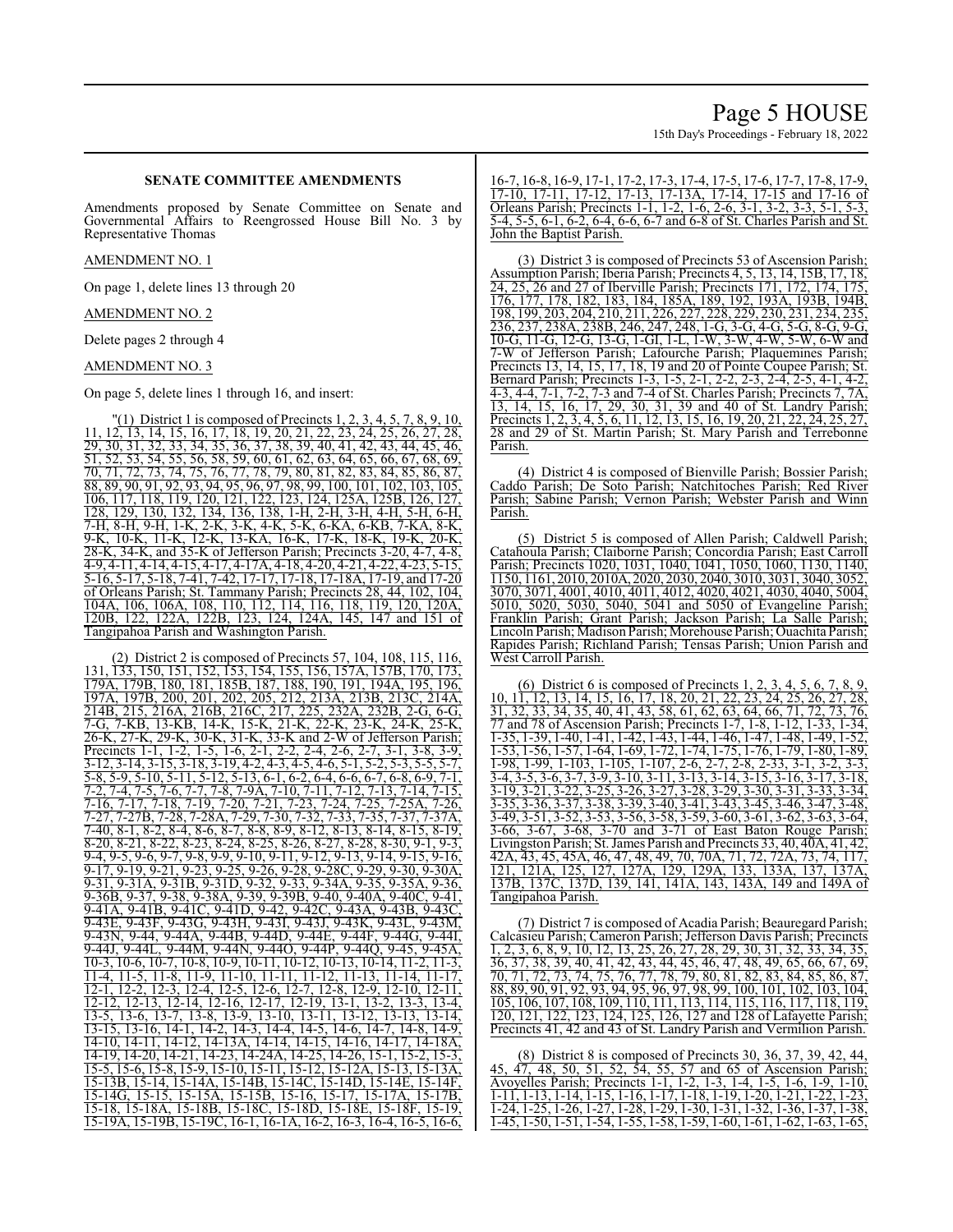# Page 6 HOUSE

15th Day's Proceedings - February 18, 2022

1-66, 1-67, 1-68, 1-70, 1-71, 1-73, 1-77, 1-78, 1-81, 1-82, 1-83, 1-84, 1-85, 1-86, 1-87, 1-88, 1-90, 1-91, 1-92, 1-93, 1-94, 1-95, 1-97, 1-100, 1-101, 1-102, 1-104, 2-1, 2-2, 2-3, 2-4, 2-5, 2-9, 2-10, 2-11, 2-12, 2-13, 2-14, 2-15, 2-16, 2-17, 2-18, 2-19, 2-20, 2-21, 2-22, 2-23, 2-24, 2-25, 2-26, 2-27, 2-28, 2-29, 2-30, 2-31, 2-32, 2-34, 2-35, 2-36, 2-37, 3-8, 3-12, 3-20, 3-23, 3-24, 3-32, 3-44, 3-50, 3-54, 3-55, 3-57, 3-83, 3-57, 3-83, 3-72, 3-83, 3-72, 3-8<br>3-65. 3-69 and 3-72 of East Baton Rouge Parish; East Feliciana 3-65, 3-69 and 3-72 of East Baton Rouge Parish; East Feliciana Parish; Precincts 1010, 1030, 1080, 1081, 1090, 1091, 1100, 1101, 1110, 1120, 1160, 1162, 1170, 1171, 3020, 3030, 3032, 3050, 3051 and 3060 of Evangeline Parish; Precincts 1, 3, 6, 7, 9, 10, 11, 12, 13C, 14A, 15, 16, 19, 20, 21, 22, 23, 28, 29, 31 and 32 of Iberville Parish; Precincts 4, 5, 7, 11, 14, 15, 16, 17, 18, 19, 20, 21, 22, 23, 24, 51, 52, 53, 54, 55, 56, 57, 58, 59, 60, 61, 62, 63, 64, 68 and 112 of Lafayette Parish; Precincts 1, 2, 3, 4, 5, 6, 7, 8, 9, 10, 11, 12 and 16 of Pointe Coupee Parish; St. Helena Parish; Precincts 1, 2, 3, 4, 5, 6, 8, 9, 10, 11, 12, 18, 19, 20, 21, 22, 23, 24, 25, 26, 27, 28, 32, 33, 34, 35, 36, 37, 38, 44, 45, 46, 47, 48, 49, 50, 51 and 52 of St. Landry Parish; Precincts 7, 8, 9, 10, 14, 17, 18, 23 and 26 of St. Martin Parish; Precincts 1, 2, 6, 11, 15, 16, 17, 18, 26, 27, 101, 105, 107, 109, 111Aand 115B ofTangipahoa Parish; West BatonRouge Parish and West Feliciana Parish.

#### **SENATE FLOOR AMENDMENTS**

Amendments proposed by Senator Foil to Reengrossed House Bill No. 3 by Representative Thomas

# AMENDMENT NO. 1

Delete Senate Committee Amendment Nos. 1, 2, and 3 proposed by the Senate Committee on Senate & Governmental Affairs and adopted by the Senate on February 15, 2022.

#### AMENDMENT NO. 2

On page 1, delete lines 13 through 20

#### AMENDMENT NO. 3

Delete pages 2 through 4

#### AMENDMENT NO. 4

On page 5, delete lines 1 through 16, and insert:

"(1) District 1 is composed of Precincts  $1, 2, 3, 4, 5, 7, 8, 9, 10$ , 11, 12, 13, 14, 15, 16, 17, 18, 19, 20, 21, 22, 23, 24, 25, 26, 27, 28, 29, 30, 31, 32, 33, 34, 35, 36, 37, 38, 39, 40, 41, 42, 43, 44, 45, 46, 51, 52, 53, 54, 55, 56, 58, 59, 60, 61, 62, 63, 64, 65, 66, 67, 68, 69, 70, 71, 72, 73, 74, 75, 76, 77, 78, 79, 80, 81, 82, 83, 84, 85, 86, 87, 88, 89, 90, 91, 92, 93, 94, 95, 96, 97, 98, 99, 100, 101, 102, 103, 105, 106, 116, 117, 118, 119, 120, 121, 122, 123, 124, 125A, 125B, 126, 127, 128, 129, 130, 132, 134, 136, 138, 170, 1-H, 2-H, 3-H, 4-H, 5-H, 6-H, 7-H, 8-H, 9-H, 1-K, 2-K, 3-K, 4-K, 5-K, 6-KA, 6-KB, 7-KA, 7-KB, 8-K, 9-K, 10-K, 11-K, 12-K, 13-KA, 14-K, 16-K, 17-K, 18-K, 19-K, 20-K, 25-K, 27-K, 28-K, 29-K, 34-K, and 35-K of Jefferson Parish; Precincts 3-20, 4-7, 4-8, 4-9, 4-11, 4-14, 4-15, 4-17, 4-17A, 4-18, 4-20, 4-21, 4-22, 4-23, 5-15, 5-16, 5-17, 5-18, 7-41, 7-42, 13-4, 13-6, 13-7, 13-8, 13-9, 13-10, 14-1, 14-2, 14-3, 14-4, 14-5, 14-6, 14-7, 14-8, 14-9, 14-10, 14-11, 14-12, 14-13A, 14-14, 14-15, 14-16, 14-17, 14-18A, 14-19, 14-20, 14-21, 16-1, 16-1A, 16-2, 17-1, 17-17, 17-18, 17-18A, 17-19, and 17-20 of Orleans Parish; St. Tammany Parish, and Precincts 122, 122A, 122B, 124, 124A, 143, 143A, 145, 147, and 151 of Tangipahoa Parish.

(2) District 2 is composed of Precincts 1-1, 1-2, 2-1, 2-2, 2-5, 4-1, 4-2, 4-3, 5-1, 5-5, 6-1, 6-2, 6-3, and 7-1 of Assumption Parish; Precincts 57, 104, 108, 115, 131, 133, 150, 151, 152, 153, 154, 155. 156, 157A, 157B, 171, 179B, 180, 181, 185B, 187, 188, 191, 195, 196, 197A, 197B, 200, 201, 205, 210, 211, 212, 213A, 213B, 213C, 214A, 214B, 215, 216A, 216B, 216C, 217, 225, 232A, 232B, 1-G, 2-G, 6-G, 7-G, 13-KB, 15-K, 21-K, 22-K, 23-K, 24-K, 26-K, 30-K,

33-K, 1-W and 2-W of Jefferson Parish; Precincts 1-1 1-5, 1-6, 2-1, 2-2, 2-4, 2-6, 2-7, 3-1, 3-8, 3-9, 3-12, 3-14, 3-15, 3-18, 3-19, 4-2, 4-3, 4-5, 4-6, 5-1, 5-2, 5-3, 5-5, 5-7, 5-8, 5-9, 5-10, 5-11,<br>5-12, 5-13, 6-1, 6-2, 6-4, 6-6, 6-7, 6-8, 6-9, 7-1, 7-2, 7-4, 7-5, 7-6, 5-12, 5-13, 6-1, 6-2, 6-4, 6-6, 6-7, 6-8, 6-9, 7-1, 7-2, 7-4, 7-5, 7-6, 7-7, 7-8, 7-9A, 7-10, 7-11, 7-12, 7-13, 7-14, 7-15, 7-16, 7-17, 7-18,<br>7-19, 7-20, 7-21, 7-23, 7-24, 7-25, 7-25A, 7-26, 7-27, 7-27B, 7-28, , 7-24, 7-25, 7-25A, 7-26, 7-27, 7-28A, 7-29, 7-30, 7-32, 7-33, 7-35, 7-37, 7-37A, 7-40, 8-1, 8-2, 8-4, 8-6, 8-7, 8-8, 8-9, 8-12, 8-13, 8-14, 8-15, 8-19, 8-20, 8-21, 8-22,  $8-23$ ,  $8-24$ ,  $8-25$ ,  $8-26$ ,  $8-27$ ,  $8-28$ ,  $8-30$ ,  $9-1$ ,  $9-3$ ,  $9-4$ ,  $9-5$ ,  $9-6$ <br> $9-8$   $9-9$   $9-10$   $9-11$   $9-12$   $9-13$   $9-14$   $9-15$   $9-16$   $9-17$   $9-19$ 9-8, 9-9, 9-10, 9-11, 9-12, 9-13, 9-14, 9-15, 9-16, 9-17, 9-19, 9-21, 9-23, 9-25, 9-26, 9-28, 9-28C, 9-29, 9-30, 9-30A, 9-31, 9-31A, 9-31B, 9-31D, 9-32, 9-33, 9-34A, 9-35, 9-35A, 9-36, 9-36B, 9-37, 9-38, 9-38A, 9-39, 9-39B, 9-40, 9-40A, 9-40C, 9-41, 9-41A, 9-41B, 9-41C, 9-41D, 9-42, 9-42C, 9-43A, 9-43B, 9-43C, 9-43E, 9-43F, 9-43G, 9-43H, 9-43I, 9-43J, 9-43K, 9-43L, 9-43M, 9-43N, 9-44, 9-44A, 9-44B, 9-44D, 9-44E, 9-44F, 9-44G, 9-44I, 9-44J, 9-44L, 9-44M, 9-44N, 9-44O, 9-44P, 9-44Q, 9-45, 9-45A, 10-3, 10-6, 10-7, 10-8, 10-9, 10-11, 10-12, 10-13, 10-14, 11-2, 11-3, 11-4, 11-5, 11-8, 11-9, 11-10, 11-11, 11-12, 11-13, 11-14, 11-17, 12-1, 12-2, 12-3, 12-4, 12-5, 12-6, 12-7, 12-8, 12-9, 12-10, 12-11, 12-12, 12-13, 12-14, 12-16, 12-17, 12-19, 13-1, 13-2, 13-3, 13-5, 13-11, 13-12, 13-13, 13-14, 13-15, 13-16, 14-23, 14-24A, 14-25, 14-26, 15-1, 15-2, 15-3, 15-5, 15-6, 15-8, 15-9, 15-10, 15-11, 15-12, 15-12A, 15-13, 15-13A, 15-13B, 15-14, 15-14A, 15-14B, 15-14C, 15-14D, 15-14E, 15-14F, 15-14G, 15-15, 15-15A, 15-15B, 15-16, 15-17, 15-17A, 15-17B, 15-18, 15-18A, 15-18B, 15-18C, 15-18D, 15-18E, 15-18F, 15-19, 15-19A, 15-19B, 15-19C, 16-3, 16-4, 16-5, 16-6, 16-7, 16-8, 16-9, 17-2, 17-3, 17-4, 17-5, 17-6, 17-7, 17-8, 17-9, 17-10, 17-11, 17-12, 17-13, 17-13A, 17-14, 17-15, and 17-16 of Orleans Parish; St. Charles Parish; St. James Parish; and St. John the Baptist Parish.

District 3 is composed of Precincts 2-3, 2-4, 3-1, 3-2 5-3, 7-2, 7-3, 8-1, and 9-1 of Assumption Parish; Iberia Parish; Precincts 4, 5, 25, 26, and 27 of Iberville Parish; Precincts 172, 173, 174, 175, 176, 177, 178, 179A, 182, 183, 184, 185A, 189, 190, 192, 193A, 193B, 194A, 194B, 198, 199, 202, 203, 204, 226, 227, 228, 229, 230, 231, 234, 235, 236, 237, 238A, 238B, 246, 247, 248, 3-G, 4-G, 5-G, 8-G, 9-G, 10-G, 11-G, 12-G, 13-G, 1-GI, 1-L, 3-W, 4-W, 5-W, 6-W, and 7-W of Jefferson Parish; Lafourche Parish; Plaquemines Parish; St. Bernard Parish; Precincts 7, 7A, 13, 14, 15, 16, 17, 29, 30, 31, 39, and 40 of St. Landry Parish; Precincts 1, 2, 3, 4, 5, 6, 7, 8, 9, 10, 11, 12, 13, 14, 15, 16, 20, 21, 22, 24, 25, 27, 28, and 29 of St. Martin Parish; St. Mary Parish; and Terrebonne Parish.

(4) District 4 is composed of Allen Parish; Bienville Parish; Bossier Parish; Caddo Parish; DeSoto Parish; Natchitoches Parish; RedRiver Parish; Sabine Parish; Vernon Parish; Webster Parish; and Winn Parish.

(5) District 5 is composed of Avoyelles Parish; Caldwell Parish; Catahoula Parish; Claiborne Parish; Concordia Parish; East Carroll Parish; Franklin Parish; Grant Parish; Jackson Parish; La Salle Parish; Lincoln Parish; Madison Parish; Morehouse Parish; Ouachita Parish; Rapides Parish; Richland Parish;Tensas Parish; Union Parish and West Carroll Parish.

(6) District 6 is composed of Precincts 1, 2, 3, 4, 5, 6, 7, 8, 9, 10, 11, 12, 13, 14, 15, 16, 17, 18, 20, 21, 22, 23, 24, 25, 26, 27, 31, 32, 33, 34, 35, 40, 41, 43, 58, 61, 62, 63, 64, 66, 71, 72, 73, 76, 77, and 78 of Ascension Parish; Precincts 1-7, 1-8, 1-9, 1-12, 1-33, 1-34, 1-35, 1-39, 1-40, 1-41, 1-42, 1-43, 1-44, 1-46, 1-47, 1-48, 1-49, 1-52, 1-53, 1-55, 1-56, 1-57, 1-60, 1-64, 1-65, 1-69, 1-72, 1-74, 1-75, 1-76, 1-79, 1-80, 1-89, 1-90, 1-98, 1-99, 1-103, 1-105, 2-5, 2-6, 2-7, 2-8, 2-14, 2-18, 2-21, 2-26, 2-28, 2-29, 2-32, 2-33, 2-34, 2-35, 2-36, 2-37, 3-1, 3-2, 3-3, 3-4, 3-6, 3-7, 3-9, 3-10, 3-11, 3-13, 3-14, 3-15, 3-16, 3-17, 3-18, 3-19, 3-21, 3-22, 3-25, 3-26, 3-27, 3-28, 3-29, 3-30, 3-31, 3-32, 3-33, 3-34, 3-35, 3-36, 3-37, 3-38, 3-39, 3-40, 3-41, 3-43, 3-45, 3-46, 3-47, 3-48, 3-49, 3-51, 3-52, 3-53, 3-56, 3-58, 3-59, 3-60, 3-61, 3-62, 3-63, 3-64, 3-66, 3-67, 3-68, 3-70, 3-71, and 3-72 ofEast Baton Rouge Parish; Livingston Parish; and Precincts 27, 28, 33, 40, 40A, 41, 42, 42A, 43, 44, 45, 45A, 46, 47, 48, 49, 70, 70A, 71, 72<br>73, 74, 112, 114, 116, 117, 118, 119, 120, 120A, 120B, 121, 73, 74, 112, 114, 116, 117, 118, 119, 120, 120A, 120B, 121, 121A,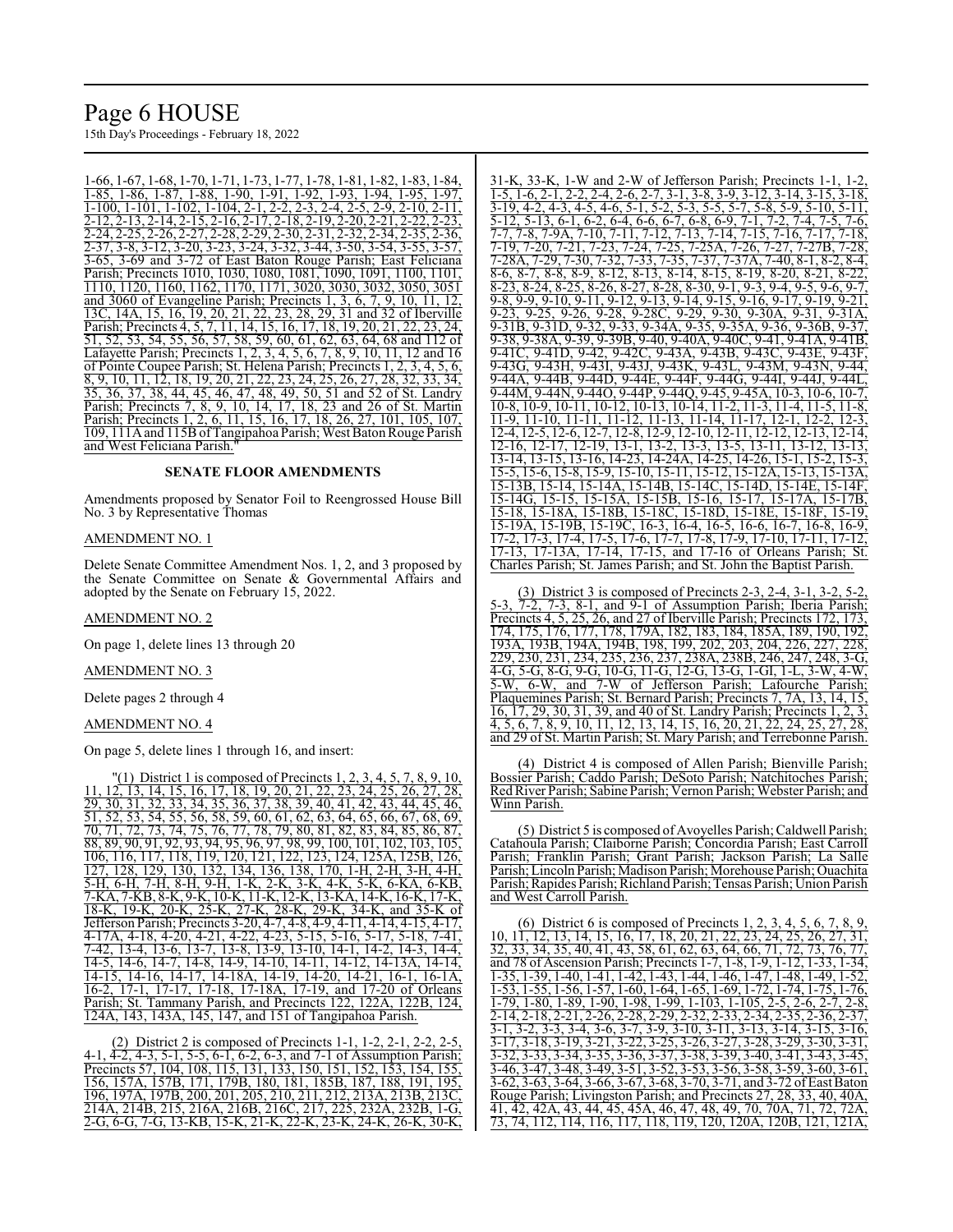# Page 7 HOUSE

15th Day's Proceedings - February 18, 2022

#### 123, 125, 127, 127A, 129, 129A, 133, 133A, 137, 137A, 137B, 137C, 137D, 139, 141, 141A, 149, and 149A of Tangipahoa Parish.

(7) District 7 is composed of Acadia Parish; Beauregard Parish; Calcasieu Parish; Cameron Parish; Jefferson Davis Parish; Precincts 1, 2, 3, 6, 8, 12, 26, 27, 28, 29, 30, 31, 32, 33, 34, 35, 36, 37, 38, 39, 40, 41, 42, 43, 44, 45, 46, 47, 48, 49, 65, 66, 67, 69, 70, 71, 72, 74, 75, 76, 77, 78, 79, 80, 81, 82, 83, 84, 85, 86, 87, 88, 89, 90, 91, 92, 93, 94, 95, 96, 97, 98, 99, 100, 101, 102, 103, 104, 105, 106, 107, 108, 109, 110, 111, 114, 115, 116, 117, 118, 119, 120, 121, 122, 123, 124, 125, 126, 127, and 128 ofLafayette Parish; Precincts 41, 42, and 43 of St. Landry Parish; and Vermilion Parish.

(8) District 8 is composed of Precincts 28, 30, 36, 37, 39, 42, 44,  $4\overline{5}$ ,  $4\overline{7}$ ,  $48$ ,  $50$ ,  $51$ ,  $52$ ,  $53$ ,  $54$ ,  $55$ ,  $57$ , and  $65$  of Ascension Parish;<br>Precincts 1-1, 1-2, 1-3, 1-4, 1-5, 1-6, 1-10, 1-11, 1-13, 1-14, 1-15, Precincts 1-1, 1-2, 1-3, 1-4, 1-5, 1-6, 1-10, 1-11, 1-13, 1-14, 1-15, 1-16, 1-17, 1-18, 1-19, 1-20, 1-21, 1-22, 1-23, 1-24, 1-25, 1-26, 1-27, 1-28, 1-29, 1-30, 1-31, 1-32, 1-36, 1-37, 1-38, 1-45, 1-50, 1-51, 1-54, 1-58, 1-59, 1-61, 1-62, 1-63, 1-66, 1-67, 1-68, 1-70, 1-71, 1-73, 1-77, 1-78, 1-81, 1-82, 1-83, 1-84, 1-85, 1-86, 1-87, 1-88, 1-91, 1-92, 1-93, 1-94, 1-95, 1-97, 1-100, 1-101, 1-102, 1-104, 1-107, 2-1, 2-2, 2-3,<br>2-4, 2-9, 2-10, 2-11, 2-12, 2-13, 2-15, 2-16, 2-17, 2-19, 2-20, 2-22, 2-4, 2-9, 2-10, 2-11, 2-12, 2-13, 2-15, 2-16, 2-17, 2-19, 2-20, 2-22, 2-23, 2-24, 2-25, 2-27, 2-30, 2-31, 3-5, 3-8, 3-12, 3-20, 3-23, 3-24, 3-44, 3-50, 3-54, 3-55, 3-57, 3-65, and 3-69 of East Baton Rouge Parish; East Feliciana Parish; Evangeline Parish; Precincts 1, 3, 6, 7, 9, 10, 11, 12, 13, 13C, 14, 14A, 15, 15B, 16, 17, 18, 19, 20, 21, 22, 23, 24, 28, 29, 31, and 32 of Iberville Parish; Precincts 4, 5, 7, 9, 10, 11, 13, 14, 15, 16, 17, 18, 19, 20, 21, 22, 23, 24, 25, 51, 52, 53, 54, 55, 56, 57, 58, 59, 60, 61, 62, 63, 64, 68, 112, and 113 of Lafayette Parish; Pointe Coupee Parish; St. Helena Parish; Precincts 1, 2, 3, 4, 5, 6, 8, 9, 10, 11, 12, 18, 19, 20, 21, 22, 23, 24, 25, 26, 27, 28, 32, 33, 34, 35, 36, 37, 38, 44, 45, 46, 47, 48, 49, 50, 51, and 52 of St. Landry Parish; Precincts 17, 18, 19, 23, and 26 ofSt. Martin Parish; Precincts 1, 2, 6, 11, 15, 16, 17, 18, 26, 101, 102, 104, 104A, 105, 106, 106A, 107, 108, 109, 110, 111A, and 115B of Tangipahoa Parish; Washington Parish; West Baton Rouge Parish; and West Feliciana Parish.

Rep. Thomas moved that the amendments proposed by the Senate be concurred in.

#### **ROLL CALL**

The roll was called with the following result:

# YEAS

| Mr. Speaker | Frieman            | Miller, G.  |
|-------------|--------------------|-------------|
| Adams       | Gaines             | Mincey      |
| Amedee      | Garofalo           | Muscarello  |
| Bacala      |                    | Nelson      |
|             | Geymann<br>Goudeau |             |
| Bagley      |                    | Orgeron     |
| Beaullieu   | Harris             | Owen, C.    |
| Bishop      | Hilferty           | Pressly     |
| Bourriaque  | Hodges             | Riser       |
| Butler      | Hollis             | Romero      |
| Carrier     | Horton             | Schamerhorn |
| Coussan     | Huval              | Seabaugh    |
| Crews       | $\prod_{i=1}^{n}$  | St. Blanc   |
| Davis       | <i>lvey</i>        | Stagni      |
| Deshotel    | Johnson, M.        | Stefanski   |
| DeVillier   | Kerner             | Tarver      |
| DuBuisson   | LaCombe            | Thomas      |
| Echols      | Mack               | Thompson    |
| Edmonds     | Magee              | Turner      |
| Edmonston   | Marino             | Villio      |
| Emerson     | McCormick          | Wheat       |
| Farnum      | McFarland          | White       |
| Firment     | McKnight           | Wright      |
| Fontenot    | McMahen            | Zeringue    |
| Freiberg    | Miguez             |             |
| Total - 71  |                    |             |

### **NAYS**

Boyd Fisher Larvadain<br>Brass Freeman Lyons Brass Freeman<br>Brown Glover Glover Miller, D.<br>Green Newell Bryant Green Newell Carpenter Hughes Phelps<br>Carter, R. Jefferson Pierre Carter, R. Jefferson Pierre Carter, W. Jenkins Selders Cormier Johnson, T.<br>Cox Jordan Jordan<br>Landry Duplessis Total - 28 ABSENT Gadberry Moore Schlegel<br>Marcelle Owen, R. Schlegel Owen, R.

The amendments proposed by the Senate were concurred in by the House.

# **Suspension of the Rules**

On motion of Rep. Stefanski, the rules were suspended in order to take up and consider Senate Bills and Joint Resolutions on Third Reading and Final Passage at this time.

# **Senate Bills and Joint Resolutions on Third Reading and Final Passage**

The following Senate Bills and Joint Resolutions on third reading and final passage were taken up and acted upon as follows:

#### **SENATE BILL NO. 1—** BY SENATOR CORTEZ

Total - 5

AN ACT

To enact R.S. 24:35.1 and to repeal R.S. 24:35, relative to legislative redistricting; to provide for the election districts for the Senate of the Legislature of Louisiana; to provide for effective dates; and to provide for related matters.

Read by title.

Rep. Glover sent up floor amendments which were read as follows:

#### **HOUSE FLOOR AMENDMENTS**

Amendments proposed by Representative Glover to Reengrossed Senate Bill No. 1 by Senator Cortez

# AMENDMENT NO. 1

On page 1, delete lines 11 through 17 and delete pages 2 through 10 and on page 11, delete lines 1 through 10 and insert the following:

"(1) District 1 is composed of Precincts 9-45 and 9-45A of Orleans Parish; Precincts 44, 50, 51, 52, 53, 54, and 55 of St. Bernard Parish and Precincts 601, 602, 603, 604, 605, 606, 609, 705, 706, 801, 802, 803, 804, 805, 806, 807, 808, 809, 810, 811, 812, 813, 814, 815, 816, 817, 818, 901, 902, 903, 904, 905, 906, 907, 909, 910, 911, 912, 913, 914, 915, 916, 917, 918, 921, 922, A01, A02, A03, A04, P01, S01, S02, S03, S04, S05, S06, S07, S08, S09, S10, S11, S13, S15, S16, S17, S18, S19, S20, S21, S22, S23, S24, and S25 of St. Tammany Parish.

(2) District 2 is composed of Precincts 28, 30, 31, 36, 37, 39, 44, 45, 47, 48, 50, 51, 52, 53, 54, 55, 57, and 65 of Ascension Parish; Precincts 1-1, 1-2, 2-1, 2-2, 2-5, 4-1, 4-2, 4-3, 5-1, 5-2, 5-5, 6-1, 6-2, 6-3, and 7-1 of Assumption Parish; Precincts 1, 3, 6, 7, 9, 10, 11, 12, 13, 13C, 14A, 15, 16, 19, 20, 21, and 23 of Iberville Parish; Precincts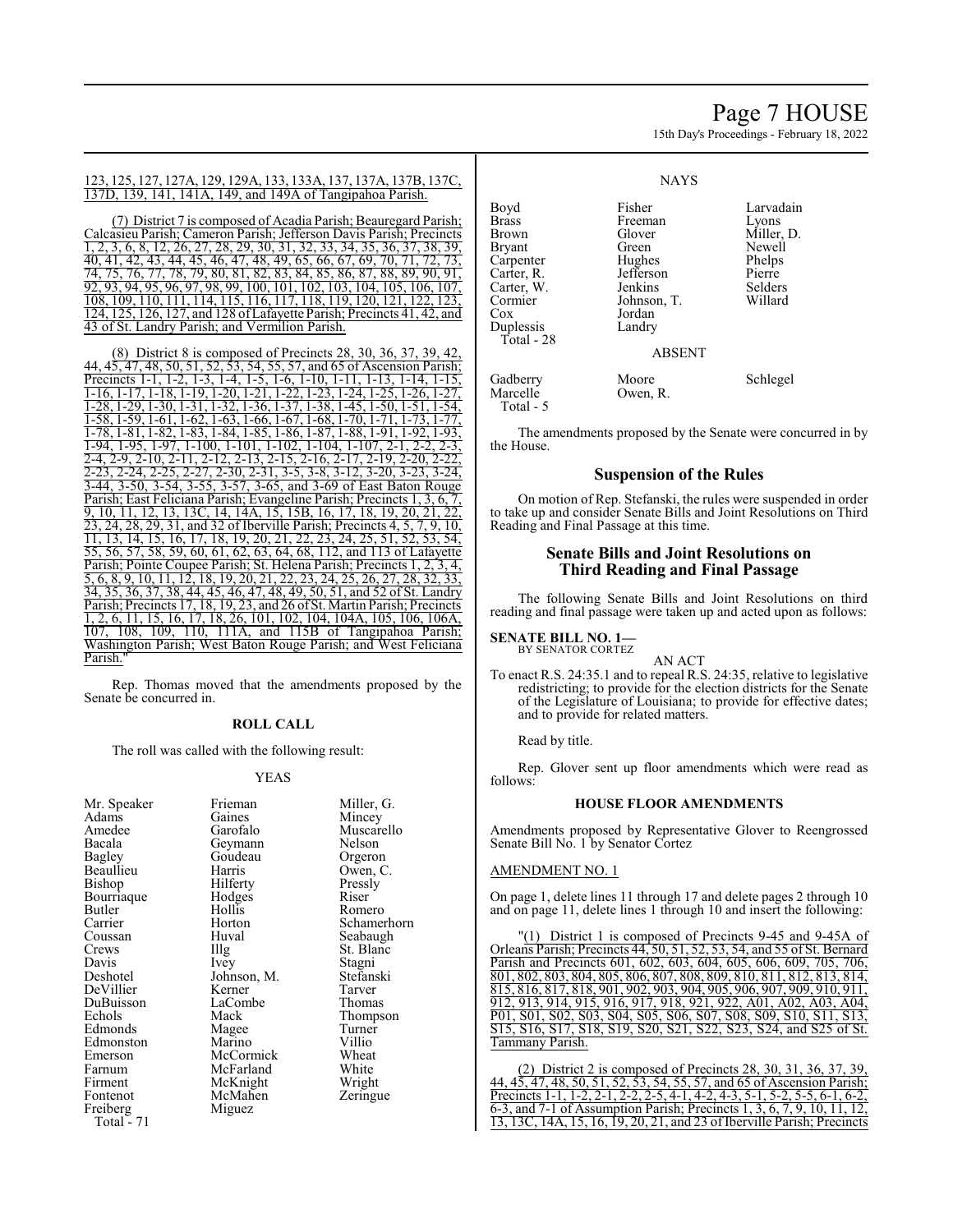# Page 8 HOUSE

15th Day's Proceedings - February 18, 2022

1-2, 1-4, 2-1, 2-1A, 2-3, 2-3A, 2-4, 2-5, 2-7, 2-9, 2-10, 2-11, 5-1, 5-1A, and 5-1B of Lafourche Parish; Precincts 1-1 of St. Charles Parish; Precincts 1, 2, 4, 5, 6, 7, 10, 11, 12, 13, 14, 15, 16, 17, 18, and 19 of St. James Parish; and Precincts 1-1, 1-2, 1-3, 1-4, 1-5, 2-2, 3-2, 3-4, 4-1, 4-2, 4-3, 4-14, 5-1, 5-8, 6-1, 6-3, 6-4, 7-2, 7-3, 7-5, and 7-7 of St. John the Baptist Parish.

(3) District 3 is composed of Precincts 6-1, 6-2, 7-1, 7-4, 7-23, 7-24, 7-25, 7-25A, 7-26, 7-28A, 7-29, 7-30, 7-32, 7-33, 7-35, 7-37, 7-40, 8-1, 8-2, 8-4, 8-6, 8-7, 8-13, 8-14, 8-15, 8-19, 8-20, 8-21, 8-22, 8-23, 8-24, 8-25, 8-26, 8-27, 9-1, 9-3, 9-4, 9-5, 9-6, 9-7, 9-8, 9-9, 9-10, 9-11, 9-12, 9-13, 9-14, 9-15, 9-16, 9-17, 9-19, 9-28, 9-28C, 9-29, 9-30, 9-30A, 9-31, 9-31A, 9-31B, 9-31D, 9-32, 9-39, 9-39B, 9-40, 9-40A, 9-40C, 9-41, 9-41A, 9-41B, 9-41C, 9-41D, 9-43M,  $\frac{9-40}{9-44}$ ,  $\frac{9-401}{9-440}$ ,  $\frac{9-441}{9-441}$ ,  $\frac{9-441}{9-440}$ ,  $\frac{9-440}{9-440}$ ,  $\frac{9-440}{9-440}$ of Orleans Parish and Precincts 10, 11, 12, 13, 14, 15, 20, 21, 22, 23, 24, 25, 30, 31, 32, 33, 34, 40, 41, 42, 42A, 43, 45, and 46 of St. Bernard Parish.

(4) District 4 is composed of Precincts 3-9, 3-12, 3-14, 3-15, 3-19, 3-20, 4-2, 4-5, 4-6, 4-7, 4-8, 4-9, 4-11, 4-14, 4-15, 4-17, 4-17A, 4-18, 4-20, 4-21, 4-22, 4-23, 5-1, 5-2, 5-3, 5-5, 5-7, 5-8, 5-9, 5-10, 5-11, 5-12, 5-13, 5-15, 5-16, 5-17, 5-18, 6-4, 6-6, 6-7, 6-8, 6-9, 7-2, 7-5, 7-6, 7-7, 7-8, 7-9A, 7-10, 7-11, 7-12, 7-13, 7-14, 7-15, 7-16, 7-17, 7-18, 7-19, 7-20, 7-21, 7-27, 7-27B, 7-28, 7-37A, 7-41, 7-42, 8-8, 8-9, 8-12, 8-28, 8-30, 9-21, 9-23, 9-25, 9-26, 9-33, 9-34A, 9-35, 9-35A, 9-36, 9-36B, 9-37, 9-38, 9-38A, 9-42, 9-42C, 9-43A, 9-43B, 9-43C, 9-43E, 9-43F, 9-43G, 9-43H, 9-43I, 9-43J, 9-43K, 9-43L, 9-43N, 9-44A, 9-44B, 9-44D, 9-44E, 9-44F, 9-44J, 17-17, 17-18, 17-18A, 17-19, and 17-20 of Orleans Parish.

(5) District 5 is composed of Precincts 131, 133, 171, 173, 179B, 180, 181, 187, 188, 191, 195, 196, 197A, 197B, 200, 201, 205, 210, 212, 213A, and 216C ofJefferson Parish and Precincts 1-6, 2-2, 2-4, 2-6, 2-7, 3-1, 3-8, 3-18, 4-3, 10-7, 10-8, 10-9, 10-12, 10-13, 10-14, 11-4, 11-5, 11-8, 11-9, 11-10, 11-11, 11-12, 11-13, 11-14, 11-17, 12-5, 12-6, 12-7, 12-8, 12-9, 12-10, 12-11, 12-12, 12-13, 12-14, 12-16, 12-17, 12-19, 13-1, 13-2, 13-3, 13-4, 13-5, 13-6, 13-7, 13-8, 13-9, 13-10, 13-11, 13-12, 13-13, 13-14, 13-15, 13-16, 14-12, 14-13A, 14-17, 14-18A, 14-19, 14-20, 14-21, 14-23, 14-24A, 14-25, 14-26, 16-4, 16-5, 16-6, 16-7, 16-8, 16-9, 17-2, 17-3, 17-4, 17-5, 17-6, 17-7, 17-8, 17-9, 17-10, 17-11, 17-12, 17-13, 17-13A, 17-14, 17-15, and 17-16 of Orleans Parish.

(6) District 6 is composed of Precincts 2-6, 2-7, 2-8, 2-33, 3-1, 3-6, 3-9, 3-12, 3-14, 3-21, 3-25, 3-26, 3-37, 3-38, 3-46, 3-53, 3-61, and 3-71 of East Baton Rouge Parish; Precincts 1, 1A, 1B, 1C, 1D, 2, 2A, 3, 3A, 3B, 4, 4A, 4B, 5, 5A, 5B, 5C, 6, 6A, 6B, 8A, 9, 10, 11, 11A, 25, 26, 26A, 26B, 26C, 29, 35, 35A, 36A, 39, 39A, 39B, 40, 40A, and 41 of Livingston Parish; and Precincts 33, 117, 121, and 121A of Tangipahoa Parish.

(7) District 7 is composed of Precincts 211, 213B, 213C, 214A, 214B, 215, 216A, 216B, 217, 225, 226, 227, 228, 231, 232A, 232B,  $238A, 238B, 2-G, 4-G, 6-G, 7-G, 8-G, and 11-G of Jefferson Paris,$ Precincts 1-1, 1-2, 1-5, 2-1, 10-3, 10-6, 10-11, 11-2, 11-3, 12-1, 12-2, 12-3, 12-4, 15-1, 15-2, 15-3, 15-5, 15-6, 15-8, 15-9, 15-10, 15-11, 15-12, 15-12A, 15-13, 15-13A, 15-13B, 15-14, 15-14A, 15-14B, 15-14C, 15-14D, 15-14E, 15-14F, 15-14G, 15-15, 15-15A, 15-15B, 15-16, 15-17, 15-17A, 15-17B, 15-18, 15-18A, 15-18B, 15-18C, 15-18D, 15-18E, 15-18F, 15-19, 15-19A, 15-19B, and 15-19C of Orleans Parish; and Precincts 1-1, 1-2, 1-3, 7-1, and 7-2 of Plaquemines Parish.

(8) District 8 is composed of Precincts 152, 153, 154, 155, 156, 157A, 157B, 170, 172, 174, 175, 176, 177, 178, 179A, 182, 183, 184, 185A, 185B, 189, 190, 192, 193A, 193B, 194A, 194B, 198, 199, 202, 203, 204, 229, 230, 234, 235, 236, 237, 246, 247, 248, 1-G, 3-G, 5-G, 9-G, 10-G, 12-G, 13-G, 1-GI, 1-L, 1-W, 2-W, 3-W, 4-W, 5-W, 6-W, and 7-W of Jefferson Parish; Precincts 10-4, 10-5, and 10-6 of Lafourche Parish; and Precincts 2-1, 3-1, 4-1, 5-1, 6-1, 6-2, 8-1, 8-2, 8-3, 9-1, and 9-2 of Plaquemines Parish.

(9) District 9 is composed of Precincts 12, 13, 14, 15, 16, 17, 18, 19, 20, 22, 23, 24, 25, 26, 27, 28, 29, 30, 31, 32, 33, 34, 35, 36, 37, 38, 39, 40, 41, 42, 43, 44, 45, 46, 60, 66, 69, 70, 71, 72, 73, 74, 75, 76, 77, 78, 79, 80, 81, 82, 83, 84, 85, 86, 87, 88, 89, 90, 91, 92, 93, 94, 95, 96, 97, 98, 99, 100, 101, 102, 103, 105, 106, 127, 128, 129, 130, 132, 134, 136, and 138 of Jefferson Parish and Precincts  $\frac{12}{14-1}$ , 14-2, 14-3, 14-4, 14-5, 14-6, 14-7, 14-8, 14-9, 14-10, 14-11, 14-14, 14-15, 14-16, 16-1, 16-1A, 16-2, 16-3, and 17-1 of Orleans Parish.

(10) District 10 is composed of Precincts 1, 2, 3, 4, 5, 7, 8, 9, 10, 11, 21, 51, 52, 53, 54, 55, 56, 57, 58, 59, 61, 62, 63, 64, 65, 67, 68, 108, 116, 117, 118, 119, 120, 121, 122, 123, 124, 125A, 125B, 126, 1-H, 2-H, 3-H, 4-H, 5-H, 6-H, 7-H, 8-H, 9-H, 1-K, 2-K, 3-K, 4-K, 5-K, 6-KA, 6-KB, 7-KA, 7-KB, 8-K, 9-K, 10-K, 11-K, 12-K, 13-KA, 14-K, 15-K, 16-K, 17-K, 18-K, 19-K, 20-K, 25-K, 27-K, 34-K, and 35-K of Jefferson Parish.

(11) District 11 is composed of Precincts 102, 103, 104, 105, 106, 107, 110, 111, 112, 113, 114, 115, 116, 118, 301, 304, 305, 306, 307, 308, 309, 310, 312, 313, 314, 401, 402, 403, 404, 405, 406, 407, 408, 409, 410, 411, 412, 413, 414, 415, 416, 417, 418, 419, 420, 421, 422, 426, 427, 429, 430, 701, 702, 703, 704, C01, C02, C03, C04, C05, C06, C07, C08, C09, C10, C11, M01, M02, M03, M04, M05, M06, M07, M08, M09, M10, M11, M12, and MD1 of St. Tammany Parish.

(12) District 12 is composed of Precincts 101, 108, 201, 202, 203, 204, 205, 206, 207, 302, 303, 501, 502, 503, 504, 505, and F01 of St. Tammany Parish; Precincts 1, 2, 6, 11, 15, 16, 17, 18, 26, 27, 28, 40A, 41, 43, 44, 48, 101, 102, 104, 104A, 105, 106, 106A, 107, 108, 109, 110, 111A, 112, 114, 115B, 116, 118, 119, 120, 120A, 123, 129, and 129A of Tangipahoa Parish; and Washington Parish.

(13) District 13 is composed of Precincts 7, 7A, 7B, 7C 8B, 12, 13A, 13B, 19, 19A, 20, 21, 21A, 23, 23A, 23B, 23C, 24, 24B, 24C, 27, 28A, 28B, 30, 31, 36, and 38 of Livingston Parish and Precincts 40, 42, 42A, 45, 45A, 46, 47, 49, 70, 70A, 71, 72, 72A, 73, 74, 120B, 122, 122A, 122B, 124, 124A, 125, 127, 127A, 133, 133A, 137, 137A, 137B, 137C, 137D, 139, 141, 141A, 143, 143A, 145, 147, 149, 149A, and 151 of Tangipahoa Parish.

(14) District 14 is composed of Precincts 1-1, 1-3, 1-4, 1-5, 1-6, 1-10, 1-13, 1-14, 1-15, 1-16, 1-17, 1-18, 1-19, 1-21, 1-22, 1-23, 1-24, 1-25, 1-26, 1-27, 1-28, 1-29, 1-30, 1-31, 1-32, 1-33, 1-35, 1-36, 1-37, 1-38, 1-39, 1-45, 1-46, 1-50, 1-51, 1-57, 1-58, 1-59, 1-61, 1-62, 1-63, 1-64, 1-65, 1-67, 1-68, 1-73, 1-76, 1-102, 1-107, 3-5, 3-20, 3-23, 3-44, 3-50, 3-55, 3-56, 3-57, 3-63, 3-65, 3-69, and 3-70 ofEast Baton Rouge Parish.

 $(15)$  District 15 is composed of Precincts 1-2, 1-9, 1-11 1-52, 1-53, 1-54, 1-55, 1-60, 1-70, 1-71, 1-72, 1-77, 1-78, 1-81, 1-82, 1-83, 1-84, 1-85, 1-87, 1-88, 1-89, 1-90, 1-91, 1-93, 1-97, 1-98, 1-100, 1-103, 1-104, 2-1, 2-11, 2-16, 2-23, 2-27, 2-30, 3-2, 3-8, 3-10, 3-24, 3-27, 3-28, 3-30, 3-32, 3-54, 3-58, 3-59, and 3-72 ofEast Baton Rouge Parish.

(16) District 16 is composed of Precincts 1-7, 1-8, 1-12, 1-34, 1-40, 1-41, 1-42, 1-43, 1-44, 1-47, 1-48, 1-49, 1-56, 1-66, 1-69, 1-74, 1-75, 1-79, 1-80, 1-99, 1-105, 3-3, 3-4, 3-7, 3-11, 3-13, 3-15, 3-16, 3-17, 3-18, 3-19, 3-22, 3-29, 3-31, 3-33, 3-34, 3-35, 3-36, 3-39, 3-40, 3-41, 3-43, 3-45, 3-47, 3-48, 3-49, 3-51, 3-52, 3-60, 3-62, 3-64, 3-66, 3-67, and 3-68 of East Baton Rouge Parish.

(17) District 17 is composed ofPrecincts 1-86, 1-92, 1-94, 1-95, 1-101, 2-2, 2-3, 2-4, 2-5, 2-9, 2-10, 2-12, 2-13, 2-14, 2-15, 2-17, 2-18, 2-19, 2-20, 2-21, 2-22, 2-24, 2-25, 2-26, 2-28, 2-29, 2-31, 2-32,  $\frac{2}{2-34}$ ,  $\frac{2}{36}$ , and  $\frac{2}{37}$  of East Baton Rouge Parish; Precincts 22, 28, 29, 31, and 32 of Iberville Parish; Pointe Coupee Parish; Precincts 2, 3, and 5 of St. Landry Parish; West Baton Rouge Parish; and Precincts 2, 4, and 9 of West Feliciana Parish.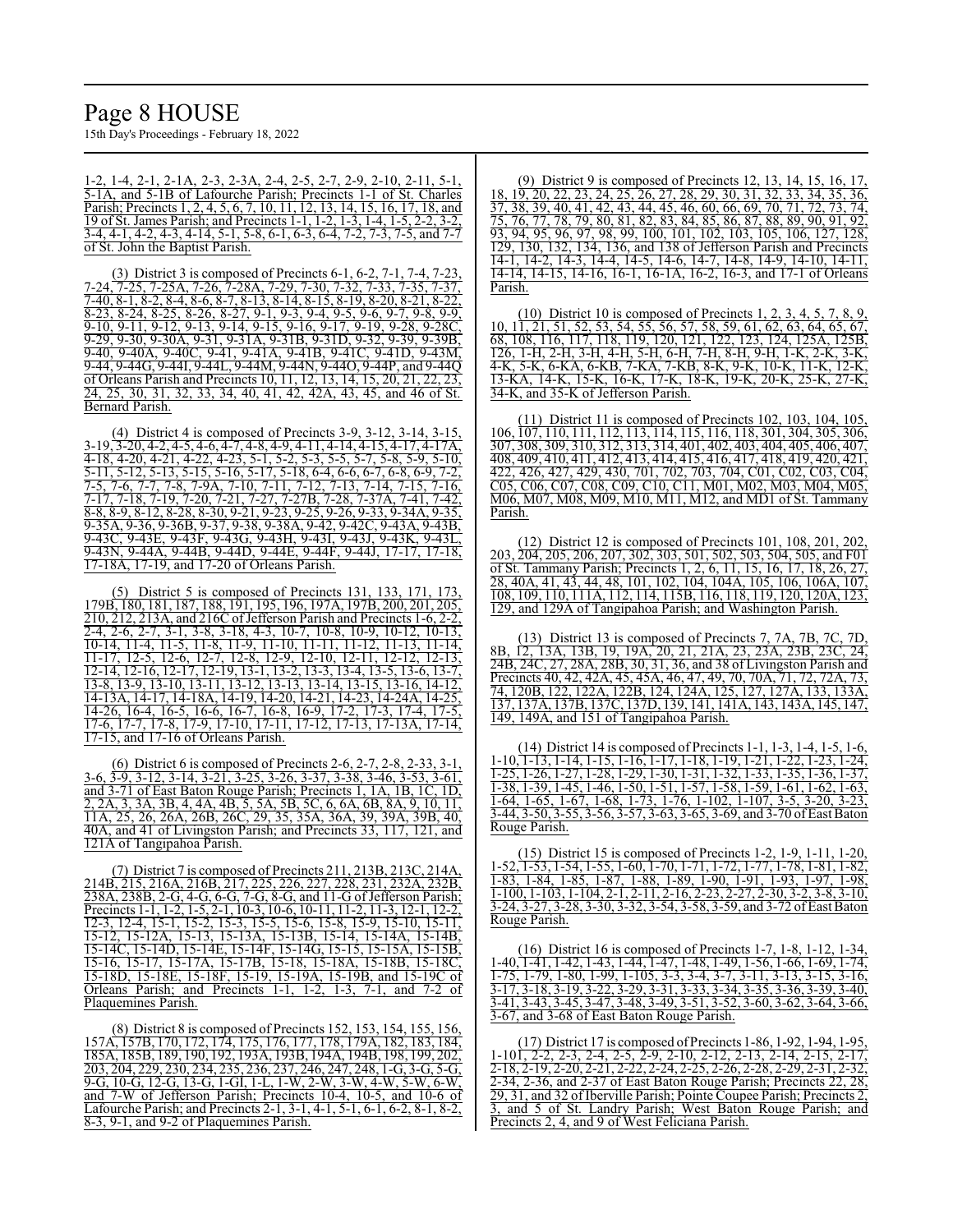(18) District 18 is composed of Precincts 1, 2, 3, 4, 5, 6, 7, 8, 9, 10, 11, 12, 13, 14, 15, 16, 17, 18, 20, 21, 22, 23, 24, 25, 26, 27, 32, 33, 34, 35, 40, 41, 42, 43, 58, 61, 62, 63, 64, 66, 71, 72, 73, 76, 77, and 78 of Ascension Parish and Precincts 14, 15, 16, 17, 18, 18A, 22, 32, 33, 34, and 43 of Livingston Parish.

(19) District 19 is composed of Precincts 104, 115, 150, 151, 13-KB, 21-K, 22-K, 23-K, 24-K, 26-K, 28-K, 29-K, 30-K, 31-K, and 33-K of Jefferson Parish; Precincts 2-2, 2-6, 2-8, 3-1, 3-2, 3-4, 3-5, 3-6, 5-2, 6-1, 6-2, 6-3, 6-4, 6-5, 7-1, 7-2, 7-3, 7-4, and 8-1 of Lafourche Parish; Precincts 1-2, 1-3, 1-5, 1-6, 2-1, 2-2, 2-3, 2-4, 2-5, 2-6, 3-1, 3-2, 3-3, 4-1, 4-2, 4-3, 4-4, 5-1, 5-3, 5-4, 5-5, 6-1, 6-2, 6-4, 6-6, 6-7, 6-8, 7-1, 7-2, 7-3, and 7-4 of St. Charles Parish; Precincts 3, 8, and 9 of St. James Parish; and Precincts 2-1, 2-3, 2-4, 3-1, 4-13, 5-4, and 5-7 of St. John the Baptist Parish.

(20) District 20 is composed of Precincts 2-12, 2-13, 2-14, 3-3, 4-1, 4-2, 4-3, 4-4, 4-5, 4-6, 9-1, 9-2, 10-1, 10-2, 10-3, 10-7, 10-8, 10-9, 10-10, 10-11, 10-12, 10-13, 10-14, 10-15, 10-16, 11-1, 11-2, 11-3, 11-4, and 11-5 of Lafourche Parish and Precincts 15, 16, 19, 20, 21, 23, 25, 27, 29, 31, 32, 34, 35, 36, 38, 41, 43, 45, 46, 48, 49, 52, 53, 54, 55, 56, 57, 58, 59, 60, 61, 63, 69, 71, 72, 73, 74, 83, 84, 85, 88, 89, 90, 110, and 111 of Terrebonne Parish.

(21) District 21 is composed of Precincts 2-3, 2-4, 3-1, 3-2, 5-3, 7-2, 7-3, 8-1, and 9-1 of Assumption Parish; Precincts 2-3, 5-4, 10-3, 10-7, 13-1, and 13-3 of Iberia Parish; Precincts 1-1, 1-3, and 1-5 of Lafourche Parish; Precincts 1 and 2 of St. Martin Parish; St. Mary Parish; and Precincts 1, 4, 5, 7, 8, 9, 10, 11, 12, 13, 14, 17, 18, 51, 64, 65, 67, 68, 76, 82, 86, and 87 of Terrebonne Parish.

(22) District 22 is composed of Precincts 1-1, 1-3, 2-1, 3-1, 3-2, 3-3, 4-1, 4-2, 4-3, 4-4, 6-1, 6-3, 6-5, 7-1, 7-2, 7-4, 7-5, 8-2, 8-3, 9-1, 9-2, 9-4, 9-5, 10-1, 10-2, 10-4, 11-2, 12-1, 12-3, 14-1, and 14-3 of Iberia Parish; Precincts 4, 5, 14, 15B, 17, 18, 24, 25, 26, and 27 of Iberville Parish; Precincts 99, 100, 101, 102, and 110 of Lafayette Parish; and Precincts 3, 4, 5, 6, 7, 8, 9, 10, 11, 12, 13, 14, 15, 16, 19, 20, 21, 22, 24, 25, 27, 28, and 29 of St. Martin Parish.

(23) District 23 is composed of Precincts 34, 38, 39, 40, 41, 42, 43, 44, 45, 46, 47, 48, 49, 65, 66, 67, 69, 70, 72, 73, 74, 75, 76, 77, 78, 79, 80, 81, 82, 83, 84, 85, 86, 87, 88, 89, 90, 91, 92, 93, 94, 95, 96, 97, 98, 103, 104, 105, 106, 107, 108, 109, 111, 115, 116, 117, 118, 120, 121, 125, 126, 127, and 128 of Lafayette Parish.

(24) District 24 is composed of Precincts 1, 2, 4, 5, 6, 7, 8, 9, 10, 11, 12, 13, 14, 15, 16, 17, 18, 19, 20, 21, 22, 23, 24, 51, 52, 53, 54, 55, 56, 57, 58, 59, 60, 61, 62, 63, 64, 68, 112, 113, and 123 of Lafayette Parish; Precincts 6, 8, 9, 10, 11, 12, 18, 19, 20, 21, 22, 23, 24, 25, 26, 27, 28, 32, 33, 34, 35, 36, and 37 of St. Landry Parish; and Precincts 17, 18, and 23 of St. Martin Parish.

 $(5)$  District 25 is composed of Precincts 260, 261, 327, 328, 329, 330, 332N, 332S, 333, 336, 337, 338, 339, 340, 362, 363, 364, 365, 366, 367, 368, 369, 370, 371N, 371S, 372, 469, 800, 801, 860N, 860S, 861E, and 861W of Calcasieu Parish; Cameron Parish; and Jefferson Davis Parish.

(26) District 26 is composed of Precincts 1-2, 1-3, 1-4, 1-5, 1-6, 1-9, 5-1, 5-2, 5-3, 5-4, 5-5, 6-1, 6-2, 6-3, 6-4, 6-5, 6-6, 6-7, 6-8, 6-10, 6-12, 6-13, 6-14, 6-15, and 6-16 ofAcadia Parish; Precincts 3, 25, 26, 27, 28, 29, 30, 31, 32, 33, 35, 36, 37, 71, 114, 119, and 124 of Lafayette Parish; Precincts 41, 42, and 43 of St. Landry Parish; and Vermilion Parish.

(27) District 27 is composed of Precincts 160E, 160W, 161, 162E, 162W, 163, 164, 165, 166E, 166W, 167, 300, 301, 302, 303, 304, 305, 306, 307, 308, 309E, 309W, 310, 311, 312, 313E, 313W, 314, 315E, 315W, 316E, 316W, 317, 318, 319N, 319S, 320E, 320W, 321, 322, 323, 325, 326, 331, 334, 335, 360, 361, 400, 401, 402, 403, 404, 405, 406, 407, 408, 440, 441, 460E, 461, 463, 464, 466E, 466W, 467, 468, and 664 of Calcasieu Parish.

(28) District 28 is composed of Precincts 1-1, 1-8, 2-1, 2-2, 2-3, 2-5, 3-1, 3-2, 3-3, 3-4, 3-5, 3-7, 4-1, 4-2, 4-4, 4-5, 4-6, 7-2, 7-3, and 7-4 of Acadia Parish; Allen Parish; Evangeline Parish; Precincts 122 of Lafayette Parish; Precincts 1, 4, 7, 7A, 13, 14, 15, 16, 17, 29, 30, 31, 38, 39, 40, 44, 45, 46, 47, 48, 49, 50, 51, and 52 of St. Landry Parish; and Precincts 26 of St. Martin Parish.

(29) District 29 is composed of Precincts 10-2 and 10-4 of Avoyelles Parish; Precincts 1-1, 1-2, 1-3, 2-5, 2-6, 7-3, and 7-4 of Bienville Parish; Precincts 1-1, 1-2, 1-3, 2-1, 2-2, 3-1, 3-2, and 3-3 of Grant Parish; Precincts 16, 17, 17A, 18, 19A, 19AI, 20, 20A, 25A, and 25B of Jackson Parish; Precincts 1-1, 1-2, 1-3, 2-1, 3-1, 3-3, 8-3, 8-4, 9-1, 9-2, 9-3, 9-4, 9-5, 10-1, 10-2, 10-4, 10-5, 11-1, 11-2, 11-3, 11-4, 12-1, 12-2, 12-3, 12-4, 12-5, and 12-6 of Lincoln Parish; Precincts 1-1, 1-2, 1-3, 1-3A, 1-4, 1-5, 1-5A, 1-8, 1-13, 1-14, 2-7, and 2-8 of Natchitoches Parish; Precincts C1, C2, C3, C4, C5, C6, C7, C8, C9, C10, C11-A, C11-B, C13, C14, C15, C17, C18, C19, C20, C21, C22, C24, C25, C26, C27, C28, C38-A, C38-B, C39, C40, N1, N2, N3, N4, N5, N6, N8, N9, N11, N21, S4, S6A, S6B, S14, S17, S18, S19, and S20 of Rapides Parish; and Precincts 1-1, 1-3, 1-4, 1-5, 2-1, 2-2, 2-3, 3-1A, 3-1C, 3-2A, 5-1, 5-2, 5-3, 6-1, 6-1A, 7-1, 7-1A, and 7-2A of Winn Parish.

(30) District 30 is composed of Beauregard Parish; Precincts 460W, 465, 560, 561, 562, 600, 601, 602, 603, 660, 661, 662, 663, 700, 701, 702, 703, 760, 761, and 762 of Calcasieu Parish; Precincts S2, S9, S10, S21, S22, S23, S24, S25, S26, S27, S28, and S29 of Rapides Parish; and Vernon Parish.

(31) District 31 is composed of Precincts 1-4, 2-1, 2-2, 2-3, 2-4, 3-1, 3-2, 3-3, 3-4, 3-5, 3-6, 3-7, 4-1, 4-2, 4-4, 5-1, 5-2, 5-3, 5-4, 6-1, 6-2, 6-3, 6-4, 7-1, 7-2, and 7-5 of Bienville Parish; Precincts 1, 5, 7, 8, 10, 11, 21, 51, 81, 84, 85, 87, 88, 91, 92, 93, and 96 of Claiborne Parish; Precincts 1, 2, 3, 4, 5, 5A, 6, 6A, 7, 8, 8A, 9, 10, 10A, 11, 11A, 13, 13A, 15, and 22 of Jackson Parish; Precincts 3-2, 3-4, 3-5, 3-6, 4-1, 4-2, 4-3, 4-4, 4-5, 4-6, 5-1, 5-2, 5-3, 5-4, 6-1, 6-2, 6-3, 7-1, 7-2, 8-1, 8-2, and 10-3 of Lincoln Parish; Precincts 1-1A, 1-4A, 1-6, 1-7, 1-9, 1-9A, 1-10, 1-10A, 1-10B, 1-11, 1-12, 2-1, 2-2, 2-3, 2-4, 2-5, 2-6, 2-7A, 2-9, 3-1, 3-2, 3-3, 3-4, 3-5, 3-6, 3-7, 3-8, 3-9, 3-10, 4-1, 4-2, 4-3, 4-4, 4-5, 4-6, 4-7, 4-8, and 4-9 of Natchitoches Parish; Precincts C23, C30, C31, C32, C33, C34, C35, C36, C37-A, C37-B, C41, C42, S1, S5, S7, S8, S11, and S13 ofRapides Parish; Red River Parish; Precincts 1, 2, 3, 4, and 5 of Union Parish; and Precincts 3-1B, 3-2, 3-3, 4-1, 4-2, 4-2A, 4-3, and 4-5 of Winn Parish.

(32) District 32 is composed of Precincts 1-1, 1-2, 1-3, 2-1, 2-2, 2-2A, 2-2B, 2-2C, 2-2D, 2-2F, 2-3A, 2-4, 2-4A, 2-5, 2-5E, 2-7, 2-8, 3-1, 3-1B, 3-3, 4-1, 4-2, 4-2A, 5-1, 5-1A, 6-1A, 6-2, 6-2A, 7-1, 7-3, 7-3B, 8-1, 8-2A, 8-2B, 8-3, 8-3A, 9-1A, 9-2, 9-2A, 9-3, 9-4, 9-4B, 9-5B, 10-2A, 10-3A, 11-1, and 11-2A of Avoyelles Parish; Precincts 1-3, 1-4, 2-2, 3-1, 3-2, 3-3, 3-4, 4-1, 4-2, 5-1, 6-1, 6-2, 6-3, 6-5, 7-1, 7-3, 7-5, 8-1, 9-1, 9-2, 9-3, and 9-4 of Catahoula Parish; Precincts 2-1, 3-1, 3-2, 3-3, 3-4, 4-1, 4-2, 5-3, 5-4, 5-5, and 5-6 of Concordia Parish; Precincts 2-35 of East Baton Rouge Parish; East Feliciana Parish; Franklin Parish; Precincts 3 and 4 of Richland Parish; St. Helena Parish; and Precincts 1, 3, 5, 6, 7, 8, 10, 11, 12, and 13 of West Feliciana Parish.

(33) District 33 is composed of Precincts 23, 26-1, 27, 29, 32, 35, 37, 39-1, 40, 42, 45, 47, 48, and 50 of Morehouse Parish; Precincts 1, 1A, 2, 4, 6, 7, 8, 9, 32, 33, 35, 36, 37, 38, 39, 40, 41, 42, 43, 44, 44A, 45, 46, 49, 50, 51, 51A, 52, 52A, 53, 54, 55, 56, 56A, and 76 of Ouachita Parish; Precincts 6, 7, 8, 9, 10, 11, 12, 13, 14, 15, 16, 17, 17A, 18, 19, 20, 22, 23, 24, 26, 27, 28, and 29 of Union Parish; and West Carroll Parish.

(34) District 34 is composed of Precincts 1-1, 1-2, and 2-1 of Catahoula Parish; Precincts 1-1, 1-2, 1-3, 1-4, 4-3, 4-4, 5-1, 5-2, and 5-2B of Concordia Parish; East Carroll Parish; Madison Parish; Precincts 1, 3-1, 6, 7, 8, 12, 13, 14, 16, 20, 21, 24, 31, 39-2, 53, and 54 of Morehouse Parish; Precincts 3, 5, 9A, 10, 11, 12, 13, 14, 15, 16, 17, 18, 19, 20, 21, 22, 23, 24, 25, 26, 65, 65A, 66, 67, 68, 69, 70,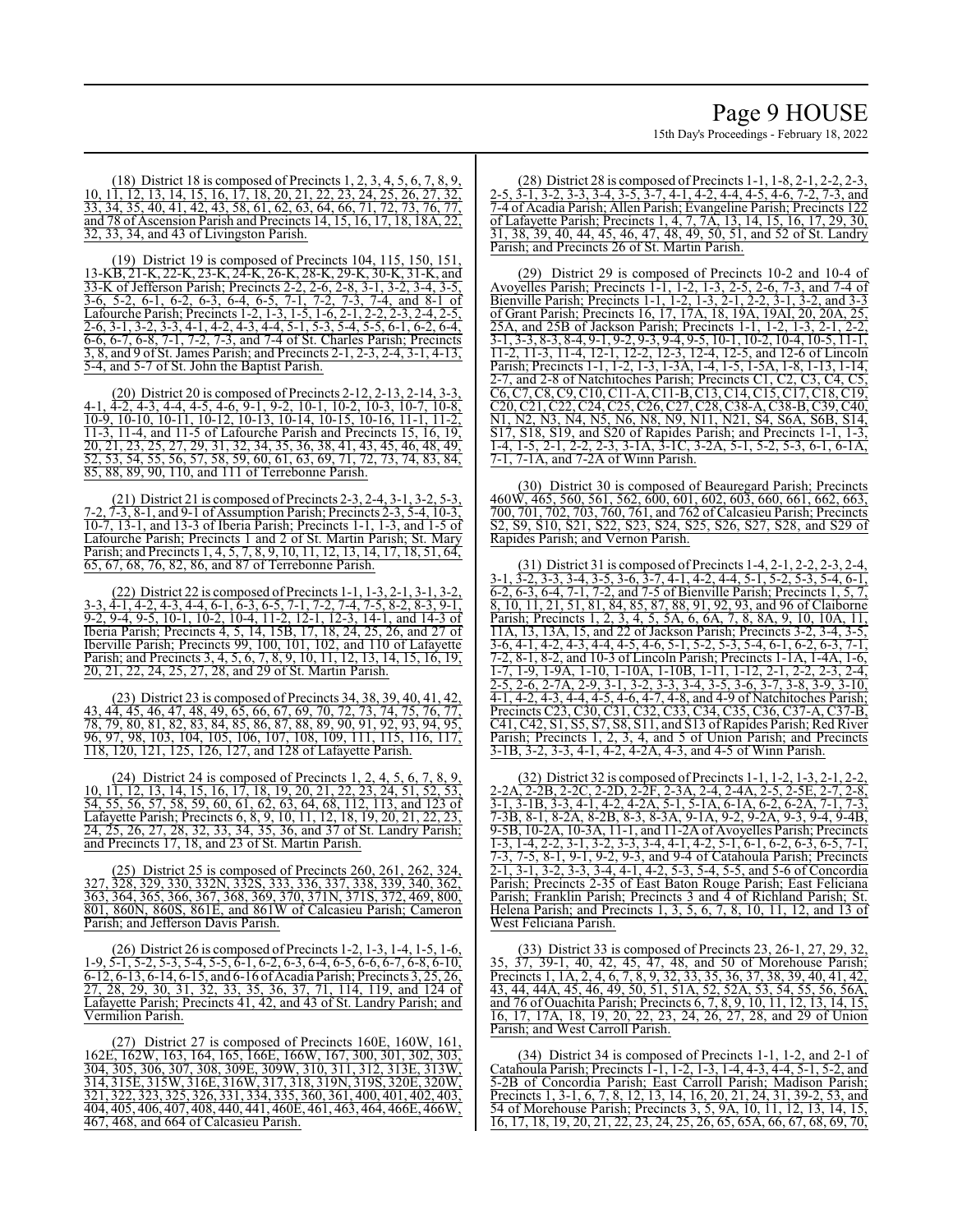# Page 10 HOUSE

15th Day's Proceedings - February 18, 2022

72, 73, 74, and 79 of Ouachita Parish; Precincts 2, 8, 10, 11, 12, 12A, 13, 17, 18, 23, 25, 26, 27, 28, 30, 31, 32, 33, 34, and 35 of Richland Parish; and Tensas Parish.

(35) District 35 is composed of Caldwell Parish; Precincts 2-3, 2-5, 4-1, 4-2, 4-3, 5-1, 5-2, 5-3, 6-1, 6-2, 6-3, 6-4, 7-1, 7-2, 7-3, 7-4,  $\overline{8-1}$ ,  $\overline{8-2}$ ,  $\overline{8-3}$ , and  $\overline{8-4}$  of Grant Parish; La Salle Parish; Precincts 27, 27A, 28, 29, 30, 31, 34, 47, 48, 57, 58, 59, 60, 61, 62, 63, 64, 71, 75, 77, and 78 of Ouachita Parish; Precincts N7, N10, N12, N13-A, N13-B, N14-A, N14-B, N15, N16, N17, N18-A, N18-B, N19, N20, N22, N23, N24, N25, N26, N27, N28, N29, S15, and S16 of Rapides Parish; Precincts 1 of Richland Parish; and Precincts 5-5, 6-3, 6-6, 7-2, and 7-7 of Winn Parish.

(36) District 36 is composed of Precincts 2-2, 2-4, 2-18B, 2-18C, 2-18E, 2-18F, 2-18G, 2-21B, 2-21C, 2-21D, 2-22A, 2-22B, 2-22C, 3-2, 3-3, 4-1A, 4-2, 4-3A, 4-3B, 4-3C, 4-3D, 4-4A, 4-4B, 4-5A, 4-6A, 4-6B, 4-7A, 4-7B, 4-8A, 4-8E, 4-9, 4-11A, 4-11B, and 4-11C of Bossier Parish; Precincts 104, 109, and 127 of Caddo Parish; Precincts 3, 31, 34, 35, 36, 37, 41, and 42 ofClaiborne Parish; and Webster Parish.

(37) District 37 is composed of Precincts 1-1, 1-2, 2-3, 2-3A, 2-5A, 2-6, 2-7, 2-8, 2-9, 2-10, 2-11, 2-11A, 2-12A, 2-12B, 2-12C, 2-13, 2-14, 2-15, 2-16, 2-17A, 2-17B, 2-19, 2-20, 2-21A, 2-23, 4-8C, and 4-8D of Bossier Parish and Precincts 4, 5B, 6, 7, 8, 14, 15, 17, 23, 24, 25, 26, 27, 28, 29, 32, 34, 35, 36, 38, 39, 40, 41, 50, 51, 52, 53, 58, 59, 64, 68, 69, 70, 71, 72, 76, 78, 79, 80, 98, 99, 101, 111, 112, 113, and 129 of Caddo Parish.

(38) District 38 is composed of Precincts 1-3, 1-3A, 1-3B, 1-4, 1-5, 4-8B, 4-8G, and 4-10 of Bossier Parish; Precincts 9, 10, 11, 12, 13, 16, 20, 21, 22, 48, 49, 56, 66, 75, 77, 97, 102, 105, 107, 108, 110, 115, 123, 125, 126, 128, 132, 133, 134, 136B, and 162 of Caddo Parish; De Soto Parish; and Sabine Parish.

(39) District 39 is composed of Precincts 2-1, 2-18D, 3-1, and 3-4 of Bossier Parish and Precincts 1, 2, 3, 5A, 30, 31, 37, 43, 44, 45, 46, 47, 54, 55, 57, 60, 61, 62, 63, 65, 67, 73, 74, 81, 82, 83, 84, 85, 86, 87, 88, 89, 90, 91, 92, 93, 94, 95, 100, 103, 106, 114, 122, 135, 136A, 137, 138, 139, 140, 142, 143, 144, 145, 146, 149, 151, 154, 155, 156, 157, 158, 160, 161, 163, 165, and 166 of Caddo Parish."

On motion of Rep. Glover, the amendments were withdrawn.

Rep. Stefanski moved the final passage of the bill.

## **ROLL CALL**

The roll was called with the following result:

#### YEAS

| Mr. Speaker | Fontenot          | Mincey      |
|-------------|-------------------|-------------|
| Adams       | Freiberg          | Muscarello  |
| Amedee      | Frieman           | Nelson      |
| Bacala      | Geymann           | Orgeron     |
| Bagley      | Goudeau           | Owen, C.    |
| Bishop      | Harris            | Riser       |
| Bourriaque  | Hilferty          | Romero      |
| Butler      | Hodges            | Schamerhorn |
| Carrier     | Hollis            | Seabaugh    |
| Carter, R.  | Horton            | St. Blanc   |
| Coussan     | Huval             | Stagni      |
| Crews       | $\prod_{i=1}^{n}$ | Stefanski   |
| Davis       | Ivey              | Tarver      |
| Deshotel    | LaCombe           | Thomas      |
| DeVillier   | Mack              | Thompson    |
| DuBuisson   | Magee             | Turner      |
| Echols      | Marino            | Villio      |
| Edmonds     | McCormick         | Wheat       |
| Edmonston   | McFarland         | White       |
| Emerson     | McKnight          | Wright      |
|             |                   |             |

| Farnum<br>Firment                                                                                                               | McMahen<br>Miller, G.                                                                                                                       | Zeringue                                                                                      |  |
|---------------------------------------------------------------------------------------------------------------------------------|---------------------------------------------------------------------------------------------------------------------------------------------|-----------------------------------------------------------------------------------------------|--|
| Total $-65$                                                                                                                     | <b>NAYS</b>                                                                                                                                 |                                                                                               |  |
| Beaullieu<br>Boyd<br>Brass<br>Brown<br>Bryant<br>Carpenter<br>Carter, W.<br>Cormier<br>Cox<br>Duplessis<br>Fisher<br>Total - 31 | Freeman<br>Gaines<br>Garofalo<br>Glover<br>Green<br>Hughes<br>Jefferson<br>Jenkins<br>Johnson, M.<br>Johnson, T.<br>Jordan<br><b>ABSENT</b> | Landry<br>Larvadain<br>Lyons<br>Miguez<br>Miller, D.<br>Newell<br>Phelps<br>Pierre<br>Pressly |  |
|                                                                                                                                 |                                                                                                                                             |                                                                                               |  |
| Gadberry<br>Kerner<br>Marcelle<br>Total - 8                                                                                     | Moore<br>Owen, R.<br>Schlegel                                                                                                               | Selders<br>Willard                                                                            |  |

The Chair declared the above bill was finally passed.

Rep. Stefanski moved to reconsider the vote by which the above bill was finally passed, and, on his own motion, the motion to reconsider was laid on the table.

**SENATE BILL NO. 14—** BY SENATORS CORTEZ AND FOIL

AN ACT

To enact R.S. 17:2.2 and to repeal R.S. 17:2.1, relative to redistricting; to provide for election districts for the State Board of Elementary and SecondaryEducation; to provide for election of members; to provide for effectiveness; and to provide for related matters.

Read by title.

#### **Motion**

On motion of Rep. Thomas, the bill was returned to the calendar.

**SENATE BILL NO. 15—** BY SENATOR HEWITT

AN ACT

To enact R.S. 13:101.2 and 101.3, and to repeal R.S. 13:101, 101.1, and 312.4, relative to the supreme court; to provide relative to redistricting supreme court justice districts; to provide for the filling of vacancies; to eliminate statutory provisions for a temporary additional judgeship for the Court of Appeal for the Fourth Circuit and such judge's appointment to the supreme court; and to provide for related matters.

Read by title.

# **Motion**

On motion of Rep. Stefanski, the bill was returned to the calendar.

### **SENATE BILL NO. 19—**

BY SENATORS REESE AND CATHEY AN ACT

To enact R.S. 45:1161.4 and to repeal R.S. 45:1161.5, relative to redistricting; to provide for election districts for the Public Service Commission; to provide for election of commissioners; to provide for effectiveness; and to provide for related matters.

Read by title.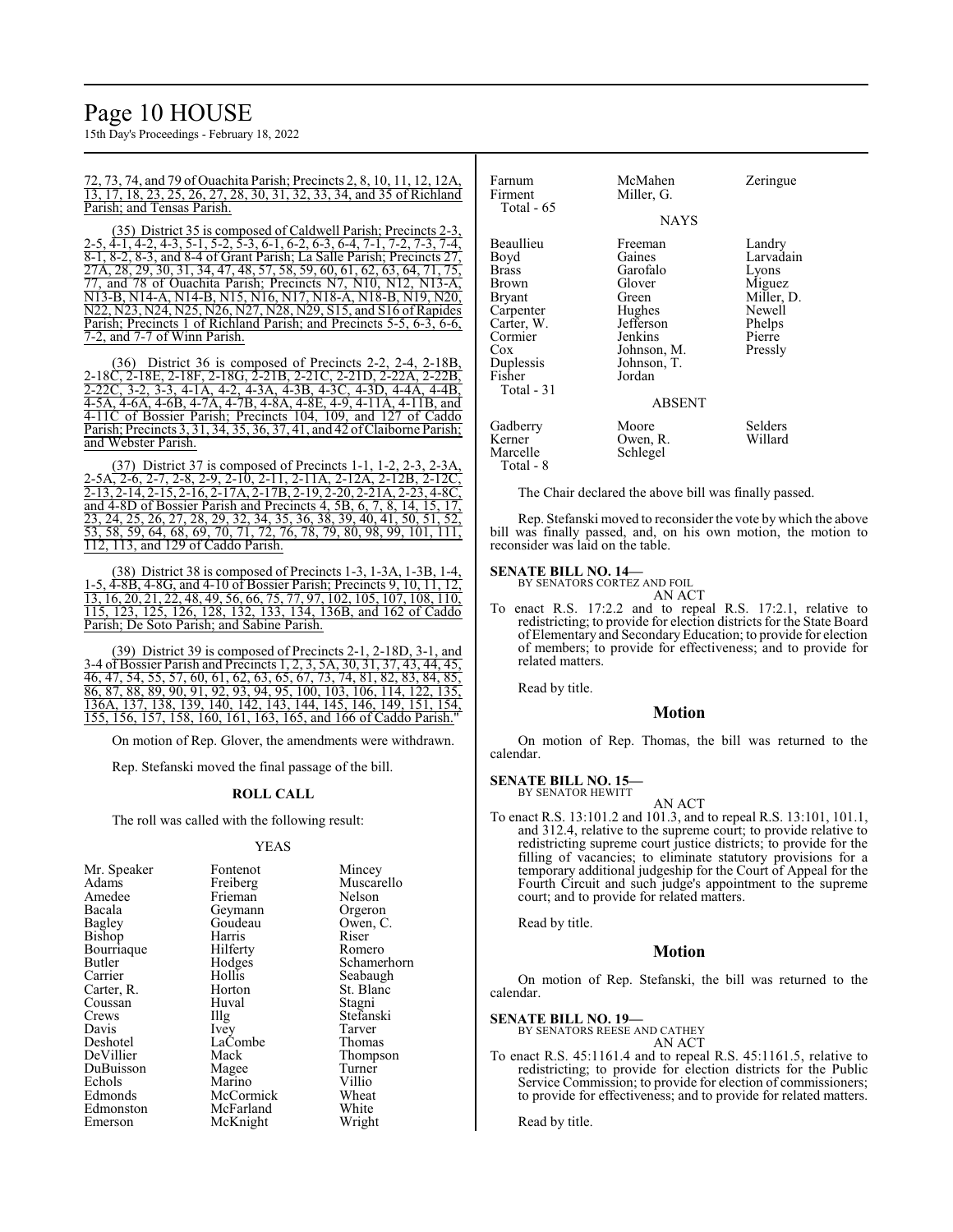Page 11 HOUSE

15th Day's Proceedings - February 18, 2022

# **Motion**

On motion of Rep. Stefanski, the bill was returned to the calendar.

### **Recess**

On motion of Rep. Magee, the Speaker declared the House at recess until 12:30 P.M.

# **After Recess**

Speaker Schexnayder called the House to order at 2:42 P.M.

# **House Business Resumed**

# **Suspension of the Rules**

On motion of Rep. Magee, the rules were suspended in order to take up and consider Petitions, Memorials, and Communications at this time.

# **Petitions, Memorials, and Communications**

The following petitions, memorials, and communications were received and read:

# **Message from the Senate**

# **HOUSE BILLS**

#### February 18, 2022

To the Honorable Speaker and Members of the House of Representatives:

I am directed to inform your honorable body that the Senate has finally passed the following House Bills:

House Bill No. 1 Returned with amendments

House Bill No. 14 Returned without amendments

> Respectfully submitted, YOLANDA J. DIXON

Secretary of the Senate

# **Message from the Senate**

#### **SIGNED SENATE BILLS AND JOINT RESOLUTIONS**

#### February 18, 2022

To the Honorable Speaker and Members of the House of Representatives:

I am directed to inform your honorable body that the President of the Senate has signed the following Senate Bills:

Senate Bill Nos. 1 and 5

and ask the Speaker of the House of Representatives to affix his signature to the same.

Respectfully submitted,

YOLANDA J. DIXON Secretary of the Senate

The Senate Bills and Joint Resolutions contained herein were signed by the Speaker of the House.

# **Privileged Report of the Committee on Enrollment**

# February 18, 2022

To the honorable Speaker and Members of the House of Representatives:

I am directed by your Committee on Enrollment to submit the following report:

The following House Bills have been properly enrolled:

**HOUSE BILL NO. 1—** BY REPRESENTATIVES SCHEXNAYDER, BEAULLIEU, DESHOTEL, FARNUM, HODGES, HORTON, MAGEE, AND STEFANSKI AN ACT

To enact R.S. 18:1276 and to repeal R.S. 18:1276.1, relative to congressional districts; to provide for the redistricting of Louisiana's congressional districts; to provide with respect to positions and offices, other than congressional, which are based upon congressional districts; to provide for the effectiveness; and to provide for related matters.

# **HOUSE BILL NO. 2—** BY REPRESENTATIVE STEFANSKI

AN ACT

To enact R.S. 45:1161.4 and to repeal R.S. 45:1161.5, relative to redistricting; to provide for election districts for the Public Service Commission; to provide for election of commissioners; to provide for effectiveness; and to provide for related matters.

**HOUSE BILL NO. 3—**

BY REPRESENTATIVES THOMAS AND GADBERRY AN ACT

To enact R.S. 17:2.2 and to repeal R.S. 17:2.1, relative to redistricting; to provide for election districts for the State Board of Elementary and SecondaryEducation; to provide for election of members; to provide for effectiveness; and to provide for related matters.

**HOUSE BILL NO. 14—**<br>BY REPRESENTATIVES SCHEXNAYDER, BACALA, BAGLEY,<br>BEAULLIEU, BISHOP, BOURRIAQUE, BROWN, BUTLER, CARRIER,<br>COUSSAN, DAVIS, DESHOTEL, DEVILLIER, ECHOLS, EDMONDS,<br>EDMONSTON, FARNUM, FIRMENT, FREEMAN, FRIEMAN

To enact R.S. 24:35.3 and to repeal R.S. 24:35.2, relative to redistricting; to provide for the election districts for the House of Representatives of the Legislature of Louisiana; to provide for effectiveness; and to provide for related matters.

Respectfully submitted,

STEPHANIE HILFERTY Chairwoman

The above House Bills contained in the report were signed by the Speaker of the House and taken to the Senate by the Clerk and were signed by the President of the Senate and taken by the Clerk of the House to the Governor for executive approval.

# **House Bills and Joint Resolutions Returned from the Senate with Amendments**

Rep. Stefanski asked for and obtained a suspension of the rules to take up at this time the following House Bills and Joint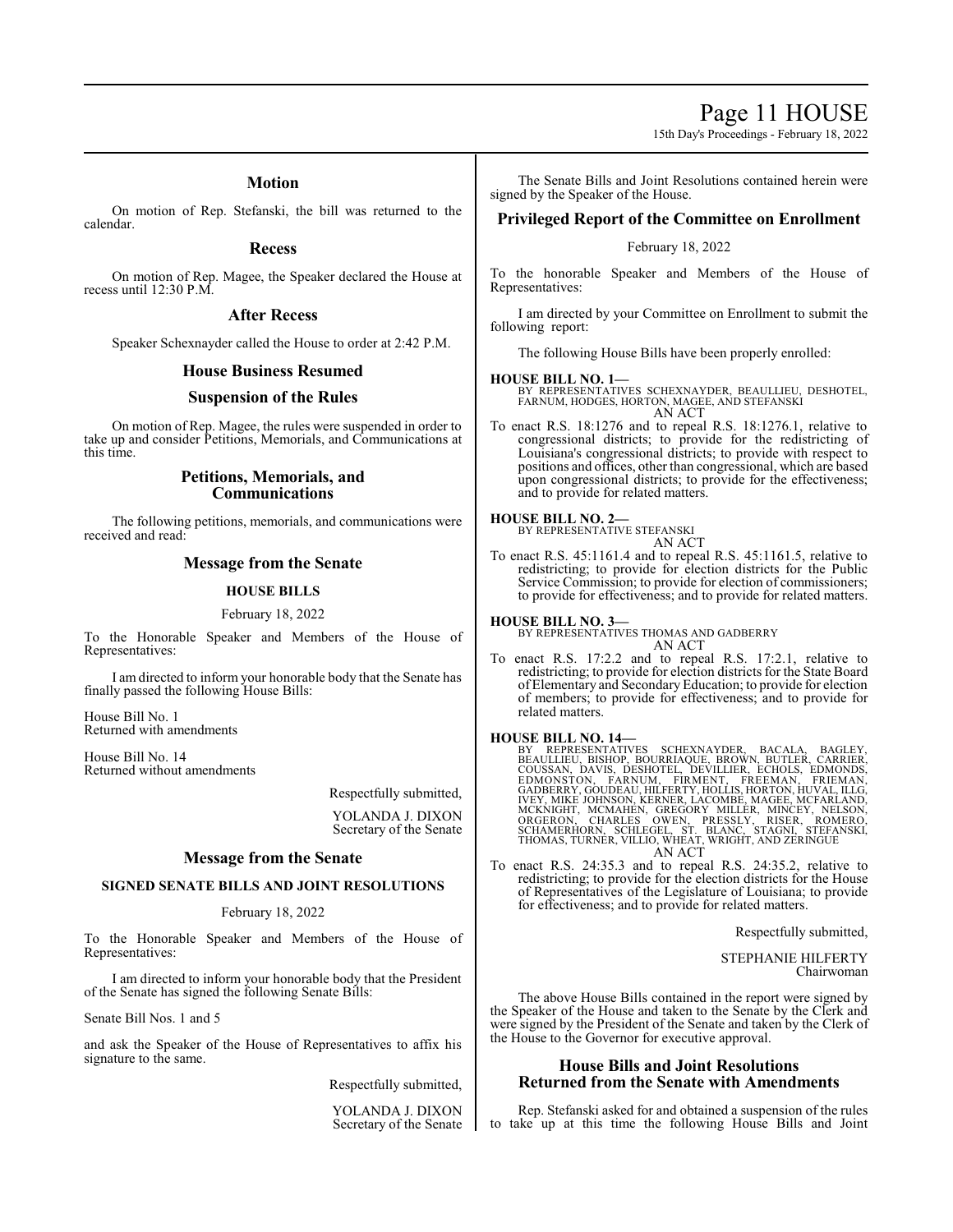# Page 12 HOUSE

15th Day's Proceedings - February 18, 2022

Resolutions just returned from the Senate, with amendments to be concurred in by the House, with a view of acting on the same:

#### **HOUSE BILL NO. 1—**

- BY REPRESENTATIVES SCHEXNAYDER, BEAULLIEU, DESHOTEL, FARNUM, HODGES, HORTON, MAGEE, AND STEFANSKI AN ACT
- To enact R.S. 18:1276 and to repeal R.S. 18:1276.1, relative to congressional districts; to provide for the redistricting of Louisiana's congressional districts; to provide with respect to positions and offices, other than congressional, which are based upon congressional districts; to provide for the effectiveness; and to provide for related matters.

Read by title.

The above bill was taken up with the amendments proposed by the Senate.

# **SENATE FLOOR AMENDMENTS**

Amendments proposed by Senator Hewitt to Reengrossed House Bill No. 1 by Representative Schexnayder

# AMENDMENT NO. 1

On page 1, delete lines 13 through 19

#### AMENDMENT NO. 2

Delete pages 2 through 4

### AMENDMENT NO. 3

On page 5, delete lines 1 through 25, and insert:

 $(1)$  District 1 is composed of Precincts 1, 2, 3, 4, 5, 7, 8, 9, 10, 11, 12, 13, 14, 15, 16, 17, 18, 19, 20, 21, 22, 23, 24, 25, 26, 27, 28, 29, 30, 31, 32, 33, 34, 35, 36, 37, 38, 39, 40, 41, 42, 43, 44, 45, 46, 51, 52, 53, 54, 55, 56, 57, 58, 59, 60, 61, 62, 63, 64, 65, 66, 67, 68, 69, 70, 71, 72, 73, 74, 75, 76, 77, 78, 79, 80, 81, 82, 83, 84, 85, 86, 87, 88, 89, 90, 91, 92, 93, 94, 95, 96, 97, 98, 99, 100, 101, 102, 103, 105, 106, 116, 117, 118, 119, 120, 121, 122, 123, 124, 125A, 125B, 126, 127, 128, 129, 130, 132, 134, 136, 192, 198, 199, 203, 246, 247, 248, 1-GI, 1-H, 2-H, 3-H, 4-H, 5-H, 6-H, 7-H, 8-H, 9-H, 1-K, 2-K, 3-K, 4-K, 5-K, 6-KA, 6-KB, 7-KA, 7-KB, 8-K, 9-K, 10-K, 11-K, 12-K, 13-KA, 14-K, 16-K, 17-K, 18-K, 19-K, 20-K, 25-K, 27-K, 28-K, 29-K, 34-K, 35-K and 1-L of Jefferson Parish; Precincts 3-2, 3-3, 3-6, 4-1, 4-2, 4-3, 4-4, 4-5, 4-6, 7-3, 8-1, 9-1, 9-2, 10-1, 10-2, 10-3, 10-4, 10-5, 10-6, 10-7, 10-8, 10-9, 10-10, 10-11, 10-12, 10-13, 10-14, 10-15, 10-16, 11-1 and 11-2 of Lafourche Parish; Precincts 3-20, 4-7, 4-8, 4-9, 4-11, 4-14, 4-15, 4-17, 4-17A, 4-18, 4-20, 4-21, 4-22, 4-23, 5-15, 5-16, 5-17, 5-18, 7-41, 7-42, 14-2, 14-3, 14-4, 14-7, 14-8, 14-9, 14-10, 14-11, 14-12, 14-13A, 14-14, 14-15, 14-16, 14-18A, 14-19, 14-21, 16-2, 16-3, 17-1, 17-17, 17-18, 17-18A, 17-19 and 17-20 ofOrleans Parish; Plaquemines Parish; St. Bernard Parish; St. Tammany Parish; Precincts 48, 49, 70, 70A, 71, 72, 72A, 73, 74, 120, 122, 122A, 122B, 124, 124A, 137A, 141A, 145, 147, 149, 149A and 151 of Tangipahoa Parish and Precincts 11, 15, 19, 20, 21, 23, 25, 27, 29, 31, 32, 34, 35, 36, 38, 41, 43, 45, 46, 48, 49, 52, 53, 54, 55, 56, 57, 58, 59, 60, 61, 63, 69, 71, 72, 83, 85, 88, 89, 90, 110 and 111 of Terrebonne Parish.

(2) District 2 is composed of Precincts 30, 36, 37, 39, 42, 44, 45, 47, 48, 50, 51, 52, 53, 54, 55, 57 and 65 of Ascension Parish; Precincts 1-1, 1-2, 2-2, 4-3, 5-5, 6-1, 6-2, 6-3 and 7-1 of Assumption Parish; Precincts 1-2, 1-3, 1-4, 1-5, 1-6, 1-10, 1-11, 1-13, 1-14, 1-15, 1-16, 1-17, 1-18, 1-19, 1-21, 1-22, 1-23, 1-24, 1-25, 1-26, 1-27, 1-28, 1-29, 1-30, 1-31, 1-32, 1-36, 1-50, 1-51, 1-58, 1-61, 1-62, 1-63, 1-67, 1-77, 1-84, 1-85, 1-86, 1-91, 1-92, 1-93, 1-94, 1-95, 1-100, 1-101, 1-104, 2-1, 2-9, 2-11, 2-13, 2-16, 2-20, 2-22, 2-23, 2-24 and 2-30 of East Baton Rouge Parish; Precincts 1, 3, 6, 7, 9, 10, 11, 12, 13C, 14, 14A, 15, 16, 17, 18, 19, 20, 21, 22 and 23 of Iberville Parish;

Precincts 104, 108, 115, 131, 133, 138, 150, 151, 152, 153, 154, 155, 156, 157A, 157B, 170, 171, 172, 173, 174, 175, 176, 177, 178, 179A, 179B, 180, 181, 182, 183, 184, 185A, 185B, 187, 188, 189, 190, 191,<br>193A, 193B, 194A, 194B, 195, 196, 197A, 197B, 200, 201, 202, 204, 193A, 193B, 194A, 194B, 195, 196, 197A, 197B, 200, 201, 202, 204, 205, 210, 211, 212, 213A, 213B, 213C, 214A, 214B, 215, 216A, 216B, 216C, 217, 225, 226, 227, 228, 229, 230, 231, 232A, 232B,<br>234, 235, 236, 237, 238A, 238B, 1-G, 2-G, 3-G, 4-G, 5-G, 6-G, 7-G, 2102, 2102, 236, 237, 238A, 238B, 1-G, 2-G, 3-G, 4-G, 5-G, 6-G 8-G, 9-G, 10-G, 11-G, 12-G, 13-G, 13-KB, 15-K, 21-K, 22-K, 23-K, 24-K, 26-K, 30-K, 31-K, 33-K, 1-W, 2-W, 3-W, 4-W, 5-W, 6-W and 7-W of Jefferson Parish; Precincts 1-1, 1-2, 1-5, 1-6, 2-1, 2-2, 2-4, 2-6, 2-7, 3-1, 3-8, 3-9, 3-12, 3-14, 3-15, 3-18, 3-19, 4-2, 4-3, 4-5, 4-6, 5-1, 5-2, 5-3, 5-5, 5-7, 5-8, 5-9, 5-10, 5-11, 5-12, 5-13, 6-1, 6-2, 6-4, 6-6, 6-7, 6-8, 6-9, 7-1, 7-2, 7-4, 7-5, 7-6, 7-7, 7-8, 7-9A, 7-10, 7-11, 7-12, 7-13, 7-14, 7-15, 7-16, 7-17, 7-18, 7-19, 7-20, 7-21, 7-23, 7-24, 7-25, 7-25A, 7-26, 7-27, 7-27B, 7-28, 7-28A, 7-29, 7-30, 7-32, 7-33, 7-35, 7-37, 7-37A, 7-40, 8-1, 8-2, 8-4, 8-6, 8-7, 8-8, 8-9, 8-12, 8-13,  $\frac{8}{8-14}$ ,  $\frac{8}{8-15}$ ,  $\frac{8}{8-19}$ ,  $\frac{8}{8-20}$ ,  $\frac{8}{8-21}$ ,  $\frac{8}{8-22}$ ,  $\frac{8}{8-23}$ ,  $\frac{8}{8-24}$ ,  $\frac{8}{8-25}$ ,  $\frac{8}{8-26}$ ,  $\frac{8}{8-27}$ 8-30, 9-1, 9-3, 9-4, 9-5, 9-6, 9-7, 9-8, 9-9, 9-10, 9-11, 9-12, 9-13, 9-14, 9-15, 9-16, 9-17, 9-19, 9-21, 9-23, 9-25, 9-26, 9-28, 9-28C, 9-29, 9-30, 9-30A, 9-31, 9-31A, 9-31B, 9-31D, 9-32, 9-33, 9-34A, 9-35, 9-35A, 9-36, 9-36B, 9-37, 9-38, 9-38A, 9-39, 9-39B, 9-40, 9-40A, 9-40C, 9-41, 9-41A, 9-41B, 9-41C, 9-41D, 9-42, 9-42C, 9-43A, 9-43B, 9-43C, 9-43E, 9-43F, 9-43G, 9-43H, 9-43I, 9-43J, 9-43K, 9-43L, 9-43M, 9-43N, 9-44, 9-44A, 9-44B, 9-44D, 9-44E, 9-44F, 9-44G, 9-44I, 9-44J, 9-44L, 9-44M, 9-44N, 9-44O, 9-44P, 9-44Q, 9-45, 9-45A, 10-3, 10-6, 10-7, 10-8, 10-9, 10-11, 10-12, 10-13, 10-14, 11-2, 11-3, 11-4, 11-5, 11-8, 11-9, 11-10, 11-11, 11-12,  $\frac{1}{11-13}$ ,  $\frac{1}{11-14}$ ,  $\frac{1}{11-17}$ ,  $\frac{1}{12-1}$ ,  $\frac{1}{2-2}$ ,  $\frac{1}{2-3}$ ,  $\frac{1}{2-4}$ ,  $\frac{1}{2-5}$ ,  $\frac{1}{2-6}$ ,  $\frac{1}{2-7}$ ,  $\frac{1}{2-8}$ , 12-9, 12-10, 12-11, 12-12, 12-13, 12-14, 12-16, 12-17, 12-19, 13-1, 13-2, 13-3, 13-4, 13-5, 13-6, 13-7, 13-8, 13-9, 13-10, 13-11, 13-12, 13-13, 13-14, 13-15, 13-16, 14-1, 14-5, 14-6, 14-17, 14-20, 14-23, 14-24A, 14-25, 14-26, 15-1, 15-2, 15-3, 15-5, 15-6, 15-8, 15-9, 15-10, 15-11, 15-12, 15-12A, 15-13, 15-13A, 15-13B, 15-14, 15-13, 15-14B, 15-14C, 15-14D, 15-14E, 15-14F, 15-14G, 15-15, 15-15A, 15-15B, 15-16, 15-17, 15-17A, 15-17B, 15-18, 15-18A, 15-18B, 15-18C, 15-18D, 15-18E, 15-18F, 15-19, 15-19A, 15-19B, 15-19C, 16-1, 16-1A, 16-4, 16-5, 16-6, 16-7, 16-8, 16-9, 17-2, 17-3, 17-4, 17-5, 17-6, 17-7, 17-8, 17-9, 17-10, 17-11, 17-12, 17-13, 17-13A, 17-14, 17-15 and 17-16 of Orleans Parish; Precincts 1-1, 1-2, 1-3, 1-5, 2-1, 2-2, 2-3, 2-4, 2-5, 4-1, 4-2, 4-3, 4-4, 5-1, 5-3, 5-4, 6-6, 6-7, 6-8, 7-1, 7-2, 7-3 and 7-4 of St. Charles Parish; St. James Parish; Precincts 1-1, 1-2, 1-3, 1-4, 1-5, 2-1, 2-2, 2-3, 2-4, 3-1, 3-2, 3-4, 4-1, 4-2, 4-3, 4-14, 5-1, 5-8, 6-1, 6-3, 6-4 and 7-7 of St. John the Baptist Parish and Precincts 1A, 1B, 1C, 2B, 6, 7B, 8, 10A, 10B, 11A, 11B, 13A, 13B, 14 and 15 of West Baton Rouge Parish.

(3) District 3 is composed of Acadia Parish; Calcasieu Parish; Cameron Parish; Iberia Parish; Jefferson Davis Parish; Lafayette Parish; Precincts 3, 4, 5, 6, 7, 8, 9, 10, 11, 12, 13, 14, 15, 16, 17, 18, 19, 20, 21, 22, 23, 24, 25, 26, 27, 28 and 29 of St. Martin Parish; Precincts 1, 2, 3, 4, 5, 6, 7, 8, 9, 10, 11, 12, 13, 14, 15, 16, 17, 18, 19, 20, 21, 22, 23, 25, 26, 27, 28, 29, 30, 31, 32, 33, 34, 35, 36, 37, 38, 39, 40, 42, 43 and 44 of St. Mary Parish and Vermilion Parish.

(4) District 4 is composed of Allen Parish; Beauregard Parish; Bienville Parish; Bossier Parish; Caddo Parish; Claiborne Parish; De Soto Parish; Evangeline Parish; Precincts 1-1, 1-2, 1-3, 2-1, 2-2, 2-3, 2-5, 3-1, 3-2, 5-3 and 7-1 of Grant Parish; Natchitoches Parish; Red River Parish; Sabine Parish; St. Landry Parish; Union Parish; Vernon Parish and Webster Parish.

(5) District 5 is composed of Avoyelles Parish; Caldwell Parish; Catahoula Parish; Concordia Parish; East Carroll Parish; East Feliciana Parish; Franklin Parish; Precincts 3-3, 4-1, 4-2, 4-3, 5-1, 5-2, 6-1, 6-2, 6-3, 6-4, 7-2, 7-3, 7-4, 8-1, 8-2, 8-3 and 8-4 of Grant Parish; Jackson Parish; La Salle Parish; Lincoln Parish; Madison Parish; Morehouse Parish; Ouachita Parish; Pointe Coupee Parish; Rapides Parish; Richland Parish; St. Helena Parish; Precincts 1, 2, 6, 11, 15, 16, 17, 18, 26, 27, 28, 33, 40, 40A, 41, 42, 42A, 43, 44, 45, 45A, 46, 47, 101, 102, 104, 104A, 105, 106, 106A, 107, 108, 109, 110, 111A, 112, 114, 115B, 116, 117, 118, 119, 120A, 120B, 121, 121A, 123, 125, 127, 127A, 129, 129A, 133, 133A, 137, 137B, 137C,